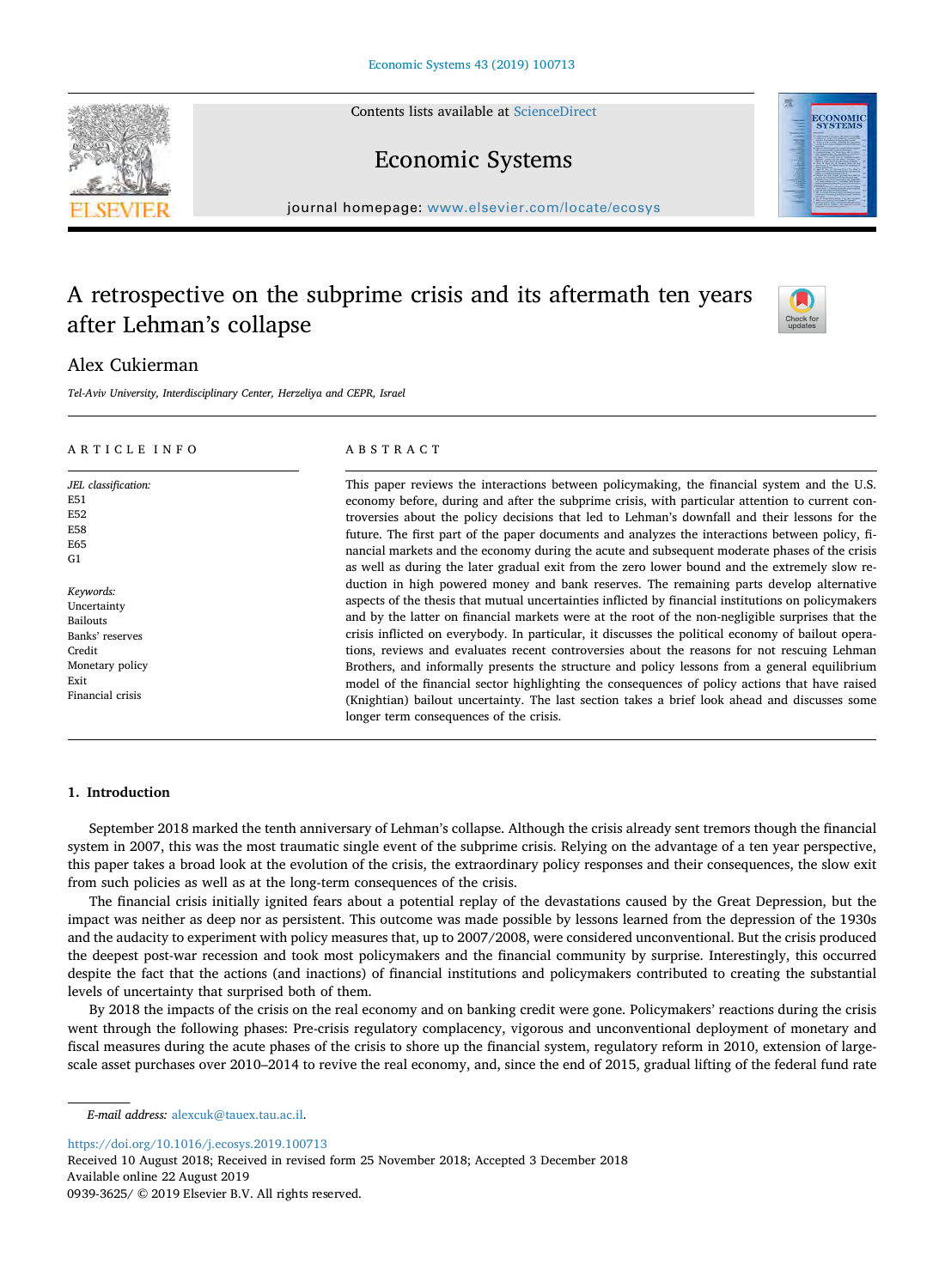that had been maintained at the zero lower bound (ZLB) since the end of 2008.

But other economic and policy consequences of the crisis still persisted in 2018. Some of them were likely to characterize the postcrisis era for a long time to come. Although they rebounded from their depressed crisis levels of 2017, aggregate net new issues of bonds were still far below their pre-crisis levels. As of 2018, the huge levels of high powered money and bank reserves created through large-scale asset purchases (LSAP) were still not far from their 2014 peaks. Various regulatory changes permanently altered the regulatory landscape, LSAP at the ZLB along with forward guidance became standard measures in the toolkit of monetary policy and, ever since October 2008, the Fed has been paying interest on excess reserves. Last but not least, the dilemmas confronting policymakers faced with the need to bail out systemically important financial institutions (SIFI) had not vanished and are likely to occasionally re-emerge in the future.

This paper takes a retrospective bird's eye view on the interactions between policymaking, the financial system and the economy before, during and after the subprime crisis. The first part of the paper documents and analyzes the interactions between policy, financial market and the economy during the first acute and later more moderate phases of the crisis as well as during the gradual exit from ZLB and the much slower reduction in high powered money and bank reserves. The remaining sections develop various aspects of the claim that the surprise elements induced by the crisis were largely due to mutual uncertainties inflicted by financial institutions on policymakers and by the latter on financial markets. In particular, prior to the crisis, regulators and other policymakers failed to recognize the full impact of financial innovations and their own regulatory neglect on the systemic risks associated with the emergence of the subprime bubble. Once the crisis was in full swing, the absence of preannounced transparent bailout policies contributed to raising the level of uncertainty faced by financial institutions, triggering the devastating post-Lehman financial panic.

In spite of a succession of highly criticized previous rescue operations, the Fed and the secretary of the Treasury were faced with the imminent downfall of three colossal SIFIs in early September 2008; Fannie Mae and Freddie Mac, AIG and Lehman Brothers.<sup>[1](#page-1-0)</sup> They chose to rescue the first two and leave Lehman to its fate. The memoirs of the three main framers of the bailouts ([Bernanke,](#page-19-0) [2015;](#page-19-0) [Paulson, 2010;](#page-19-1) [Geithner, 2014\)](#page-19-2) suggest that the latter decision was due to the fact that, in the absence of congressional approval, the Fed had reached the legal limits of its lender of last resort mandate. In contrast, [Ball \(2018\)](#page-19-3) argues that the Fed had the legal authority to offer emergency lending to Lehman and that Lehman's collateral was no more risky than that of other SIFIs that were rescued..

Against this retrospective disagreement about the motives and reasons for the dramatic policy decisions of September 2008 this paper discusses the political economy of bailout operations in the face of dilemmas not encountered since the Great Depression. It presents, contrasts and evaluates different current views on the important September 2008 policy decisions and suggests an improvement designed to reduce bailout uncertainty if and when financial rescue operations become necessary in the future. Interestingly, a similar policy recommendation is implied by a general equilibrium model of the financial system, whose main assumptions and results are summarized in the paper.

The organization of the paper is as follows. Section [2](#page-1-1) presents a bird's eye view of the interactions between policymaking, financial markets and the economy through the various phases of the crisis and its aftermath. The section documents and analyzes the interactions between policy on one hand and credit formation through the banking system and the bond market on the other. Subsection 2.2 discusses the consequences of payment of interest on excess reserves for banking credit and Subsection 2.3 documents the allocation of credit through the bond market. Subsection 2.4 argues that the low levels of inflation prevailing until 2016 were due to the reluctance of banks to lend in spite of their huge reserve levels. Several factors such as an increase in aversion to bailout uncertainty, payment of interest on excess reserves and post-Lehman toughening of regulation fed this reluctance.

Section [3](#page-10-0) contains a brief introduction to the mechanisms through which policymakers and financial institutions inflicted elevated levels of uncertainty on each other. The political economy of financial bailout operations during the acute phases of the crisis is discussed in Section [4](#page-11-0). Section [5](#page-13-0) confronts and evaluates conflicting recent views about the reasons that led to the decision not to bail out Lehman. Using concepts from modern decision theory and psychology, Section [6](#page-15-0) informally presents the structure and results of a theoretical model designed to highlight the adverse impact of increasing bailout uncertainty. The main point is that, by raising (Knightian) uncertainty about future bailout policies, the decision not to rescue Lehman triggered the devastating post-Lehman panic. This is followed by a brief summary and a look at the longer term consequences and lessons from the crisis in Section [7](#page-17-0).

# <span id="page-1-1"></span>**2. A bird's eye view of interactions between policy actions, aggregate credit and the economy before, during and after the crisis**

Although the subprime crisis had been building up gradually since summer 2007, LSAP operations (also known as quantitative easing (QE)), started only after the downfall of Lehman and the ensuing panic. Initially, these operations were aimed at meeting the huge increase in demand for liquidity induced by the panic and to provide interim financing for fiscal bailouts of ailing SIFI like Bear-Stearns, AIG and the two giant Government Sponsored Enterprises (GSEs). But after a while the major objective became the sti-mulation of economic activity in a ZLB environment.<sup>[2](#page-1-2)</sup> After two years of gradual descent, the federal funds rate effectively reached the ZLB at the end of 2008. The Fed responded with large-scale purchases of government and private obligations that dramatically increased the size of its balance sheet. The level of reserves in the banking system and the monetary base increased correspondingly. These large-scale operations were implemented via three waves of massive purchases of government and private obligations by the

<span id="page-1-0"></span> $1$  The fact that these institutions are arranged by the value of their balance sheets is not accidental, as explained in Section [5](#page-13-0).

<span id="page-1-2"></span><sup>&</sup>lt;sup>2</sup> In the post-Lehman period the rate of unemployment peaked at over 9 percent.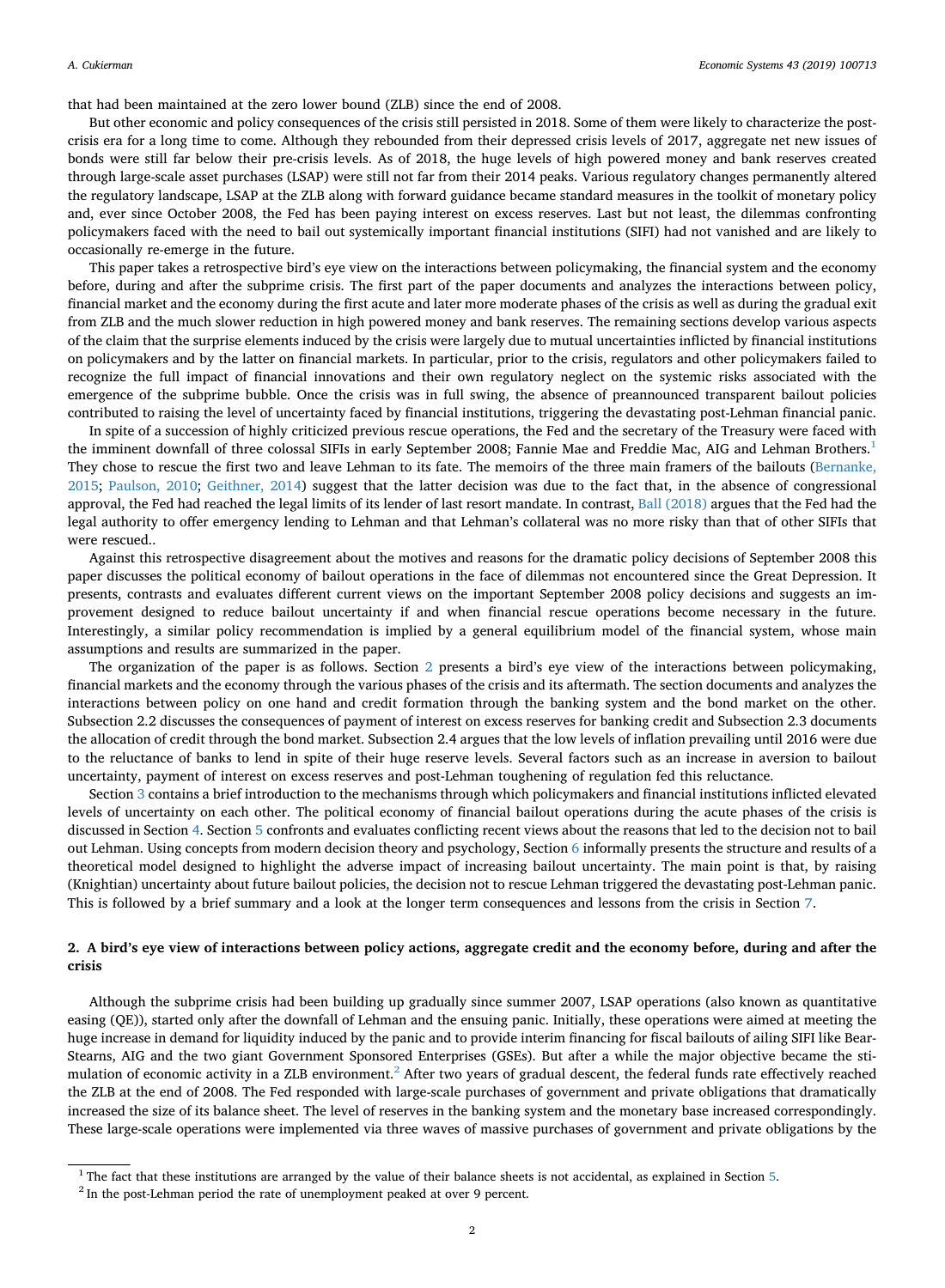# Fed. In retrospect, these three waves of purchases became known as QE1, QE2 and QE3.

Under QE1, which started in September 2008, the Fed purchased about 2 trillion dollars' worth of bank debt, mortgage-backed securities and Treasury notes. In November 2010, the Fed announced a second round of quantitative easing, "QE2″, buying 600 billion dollars of Treasury securities by the end of the second quarter of  $2011$ .<sup>[3](#page-2-0)</sup> QE operations drew various criticisms from some politicians and economists. Shortly after the Fed unveiled plans for QE2, four top Republicans in Congress dispatched a letter to its chairman expressing their concern about the continuous use of this unconventional policy instrument. They wrote that the Fed's LSAP could *"result in … hard to control, long term inflation and potentially generate artificial asset bubbles".* Being well aware of the importance of monetary policy for US economic activity, [Bernanke \(2015, p. 493](#page-19-0)) mentions that this letter came a day after representative Mike Pence of Indiana proposed legislation to remove the Fed's dual mandate, leaving price stability as the only objective of monetary policy. There is little doubt that this proposal was based on a poor understanding of the transmission channels of monetary policy, since both output and inflation gaps were negative at the time, implying that there was no conflict between closing the (negative) output and inflation gaps.

The main objective of QE3 was to reduce the unemployment rate, which remained stubbornly above 7 percent through 2012. Within the framework of QE3 the Fed bought 85 billion worth of bonds each month, starting in December 2012, for about a year. A more elaborate discussion of the interaction between QE and unemployment appears in Subsection 2.3 below. From December 2013 the purchased amount was gradually reduced until its total discontinuation at the end of October 2014. The cumulative impact of the QE programs increased the US monetary base by more than four and a half times (from about 850 billion dollars in August 2008 to a bit over 4 trillion in September 2015).

The Fed's QE operations were aimed at reducing long-term interest rates in a ZLB environment. According to conventional wisdom, during normal times, expansionary monetary policy stimulates the economy by lowering risky long-term rates, which in turn respond to the lowering of short-term policy rates by the CB.<sup>4</sup> But this transmission mechanism no longer operates in the presence of a ZLB. The view underlying unconventional monetary instruments like QE is that in such situations long-term risky rates, which were above the ZLB even during the crisis, can be reduced directly by QE operations and maturity extension programs.

In addition, pre-crisis conventional wisdom was that by raising the stock of reserves in the banking system, such operations induce further lending by banks, which stimulates the economy by raising aggregate demand. However, this view presupposes that the interest paid on bank reserves is lower than the federal funds rate. But starting with the last quarter of 2008 the federal funds rate was actually lower than the interest the Fed paid on reserves. For reasons elaborated below, [Selgin \(2018\)](#page-19-4) argues that this rate configuration hindered the operation of the conventional transmission mechanism. The next two subsections examine the extent to which QE operations in the post-Lehman era managed to activate the transmission mechanisms described above by taking a look at the evolution of the monetary base, banking reserves and credit, and net new bond issues before and after the crisis.

#### *2.1. Policy actions and banking credit*

[Figs. 1 and 2,](#page-3-0) respectively, show the evolution of the effective federal fund rate (EFFR), the monetary base and total bank reserves between January 2006 and March 2018. To back up the subsequent discussion, [Fig. 1](#page-3-0) also shows the evolution of unemployment and inflation. Just over a year prior to the September 2008 Lehman event, the EFFR was over 5 percent and the base was growing at a relatively low and steady rate. Between the initial 2007 appearance of problems in the repo market and the end of 2008 the EFFR gradually decreased to the 0-0.25 range, effectively hitting the ZLB. By contrast, the monetary base continued to increase at its precrisis tranquil rate until Lehman's collapse. From that point it increased dramatically through several waves of QE operations. Bank reserves follow a pattern similar to that of the base. A broad comparison of [Figs. 1 and 2](#page-3-0) suggests that reserves and the monetary base are tightly related. Prior to Lehman's collapse none of them moved by much. After this event, strong upward movements in bank reserves largely mirror similar movements in the monetary base.

Given the supply of currency in circulation, movements in reserves are directly determined by changes in the monetary base since, by definition, the monetary base is equal to cash plus reserves in the banking system. Due to the fact that the public's desired cash to deposits ratio was relatively stable and that liquid deposits increased substantially less than the monetary base, the close association between bank reserves and the monetary base is not surprising.<sup>[5](#page-2-2)</sup> It implies that the level of banking reserves largely reflects the huge QE operations of the Fed. In particular, between August 2008 and the discontinuation of QE3 (November 2014), banking reserves and the base increased by 2542 and 3086 billion dollars respectively, implying that over eighty percent of the base increase took the form of an increase in reserves and the remainder leaked into cash.

Although LSAP were discontinued at the end of 2014, the Fed's policy rates only started to slowly move up from the ZLB at the end

<span id="page-2-0"></span><sup>3</sup> In September 2011 the Fed unveiled a plan to buy 400 billion dollars of long-term debt and simultaneously sell short-term debt in order to reduce long-term rates. Unlike QE operations this move did not have a first order effect on the total Fed's balance sheet and on the monetary base since it only involved a swap of short- for long-term debt. The Fed referred to this program as a "Maturity Extension Program" and the press as "Operation Twist", since it had some similarities to a Fed program of the same name from 1961 aimed at reducing the slope of the yield curve by simultaneously selling short-term and buying long-term debt.

<span id="page-2-1"></span><sup>&</sup>lt;sup>4</sup> Work by [Gilchrist and Zakrajšek \(2012\)](#page-19-5) and [Cukierman \(2016\)](#page-19-6) suggests that, of all the different types of rates, long-term risky rates are the ones most closely connected to the level of economic activity.

<span id="page-2-2"></span> $5$  The relative stability of this ratio both before and after the crisis is due to the existence of deposit insurance in conjunction with the fact that, following the onset of the crisis, the ceiling on this insurance was raised (from one hundred thousand dollars per deposit to two hundred and fifty thousand dollars). Further details are in [Cukierman \(2018\)](#page-19-7).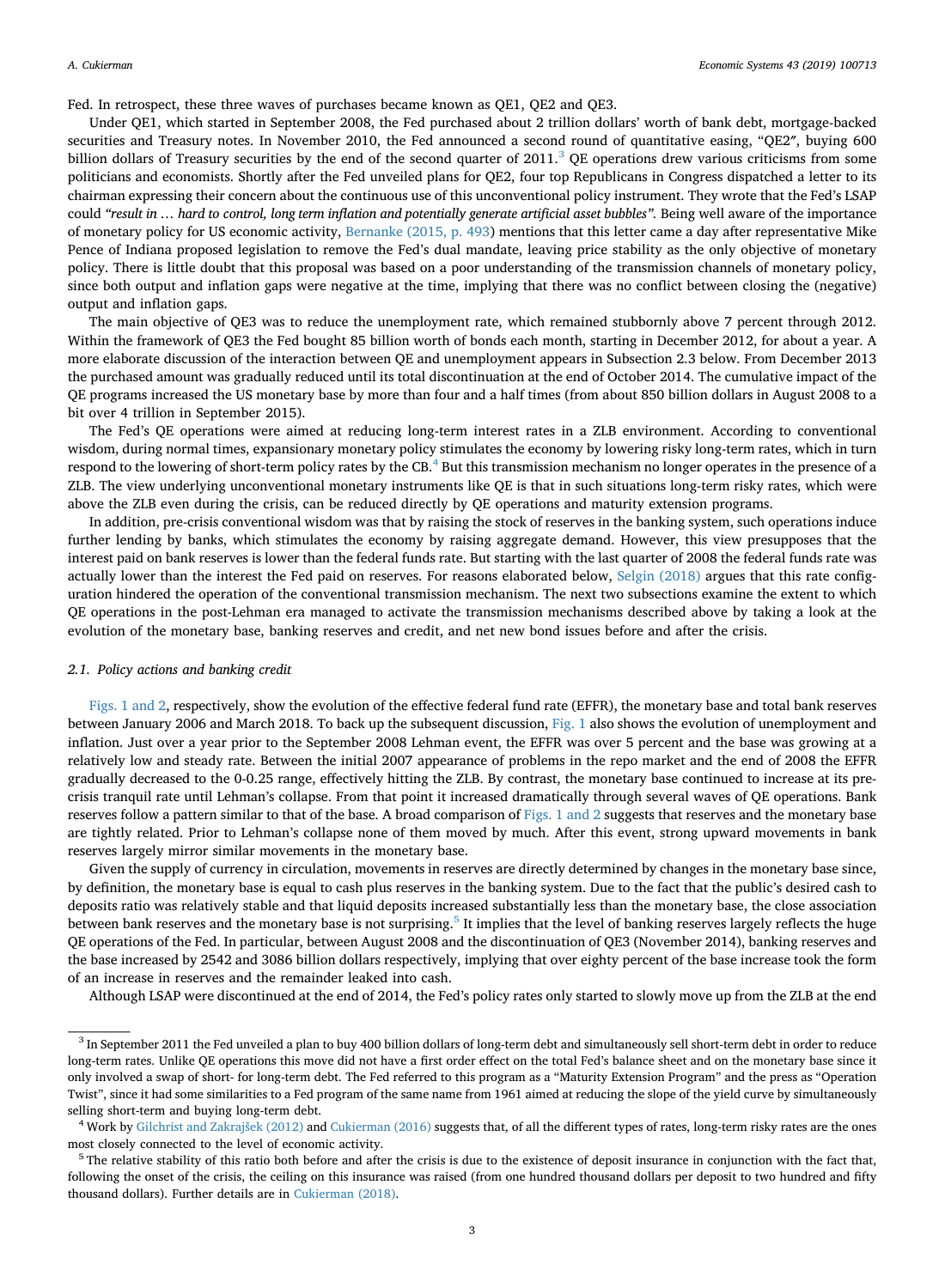<span id="page-3-0"></span>

**Fig. 1.** Monetary base (billion USD), effective federal funds rate, YoY inflation, unemployment rate, January 2006 - March 2018. Series: BOGMBASE, FEDFUNDS, CPALTT01USM661S, LNS14000024. Source: Federal Reserve Bank of St Louis Data Set (FRED).

of 2015, reaching the 1.50–1.75 percent range by April 2018. But the huge stocks of base money and bank reserves created by the three waves of QE went down rather modestly from their peaks (see the 2014–2018 time ranges in [Figs. 1 and 2](#page-3-0)). As of March 2018, the stocks of base money and bank reserves were still at 93 percent and 78 percent of the peak levels reached during the second half of 2014. This reflects a conscious decision by the Fed to wind down the monetary base and the excess reserves accumulated during the crisis by attrition rather than by open market sales.

[Fig. 3](#page-4-0) shows the evolution of total net new banking credit and net new bond issues between 2000 and 2018. The dark and lightly shaded rectangles refer to net new credit allocated through the banking system and the bond market, respectively.<sup>6</sup> A quick glance at the figure suggests that with the intensification of the crisis the hefty rates of credit expansion through the banking system observed prior to the crisis tapered off following the rescue of Bear-Stearns, dropped into the negative range over 2009 and, excluding 2012, remained anemic through 2013. Banking credit rose back to the 2012 level in 2014, finally reaching pre-crisis levels during 2015 and 2016.

A comparison of the behavior of new banking credit formation in [Fig. 3](#page-4-0) with the behavior of banking reserves ([Fig. 2\)](#page-4-1) in the post-Lehman period suggests that, in spite of a huge Fed-induced expansion of bank reserves, the blow to banking credit from the intensification of the crisis in 2008 persisted for at least five years. Thus, following Lehman's collapse, the part of the transmission mechanism that was supposed to stimulate the growth of banking credit by means of reserve creation was largely non-existent until at least 2014. It is nonetheless possible that in the absence of LSAP banking credit would have shrunk even more after the Lehman event. It is also possible that the QE operations of the Fed until 2014, in particular including the absorption of legacy assets by the Fed, contributed to the revival of banking credit from 2015.

## <span id="page-3-2"></span>*2.2. The shift from a corridor to a floor system and its consequences*

In October 2008, following the passage of the Emergency Economic Stabilization Act, the Fed started paying interest on excess reserves (IOER). This rate, which was initially higher than 1 percent, was quickly lowered to 0.25 percent in December 2008 and remained at this level until December 2015. From that time it increased gradually, reaching 1.75 percent in May 2018.

Importantly, during virtually all of this period the (market-determined) EFFR was lower than the IOER. [Selgin \(2018\)](#page-19-4) and

<span id="page-3-1"></span> $6$  Credit formation through the bond market is discussed in the next subsection.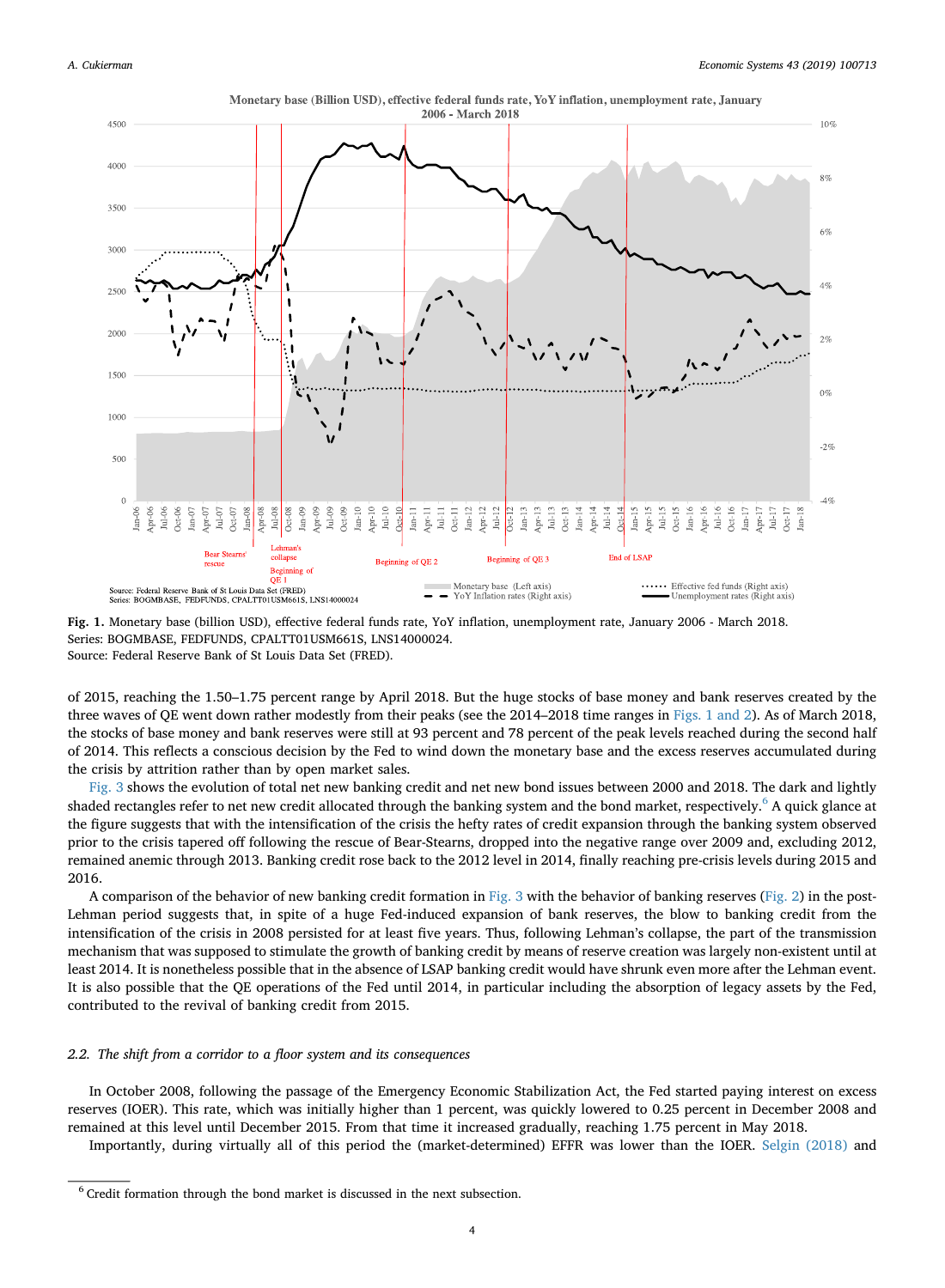<span id="page-4-1"></span>

**Fig. 2.** Total reserves of US depository institutions (billion USD), Jan 2006 - April 2018. Series: WRBWFRBL.

Source: Federal Reserve Bank of St Louis Data Set (FRED).

<span id="page-4-0"></span>

**Fig. 3.** Total net new bank credit + total net new issuance of bonds in the US, excluding treasury bills (billion USD). St. Louis Fred: series TOTBKCR. Source: SIFMA Statistics department.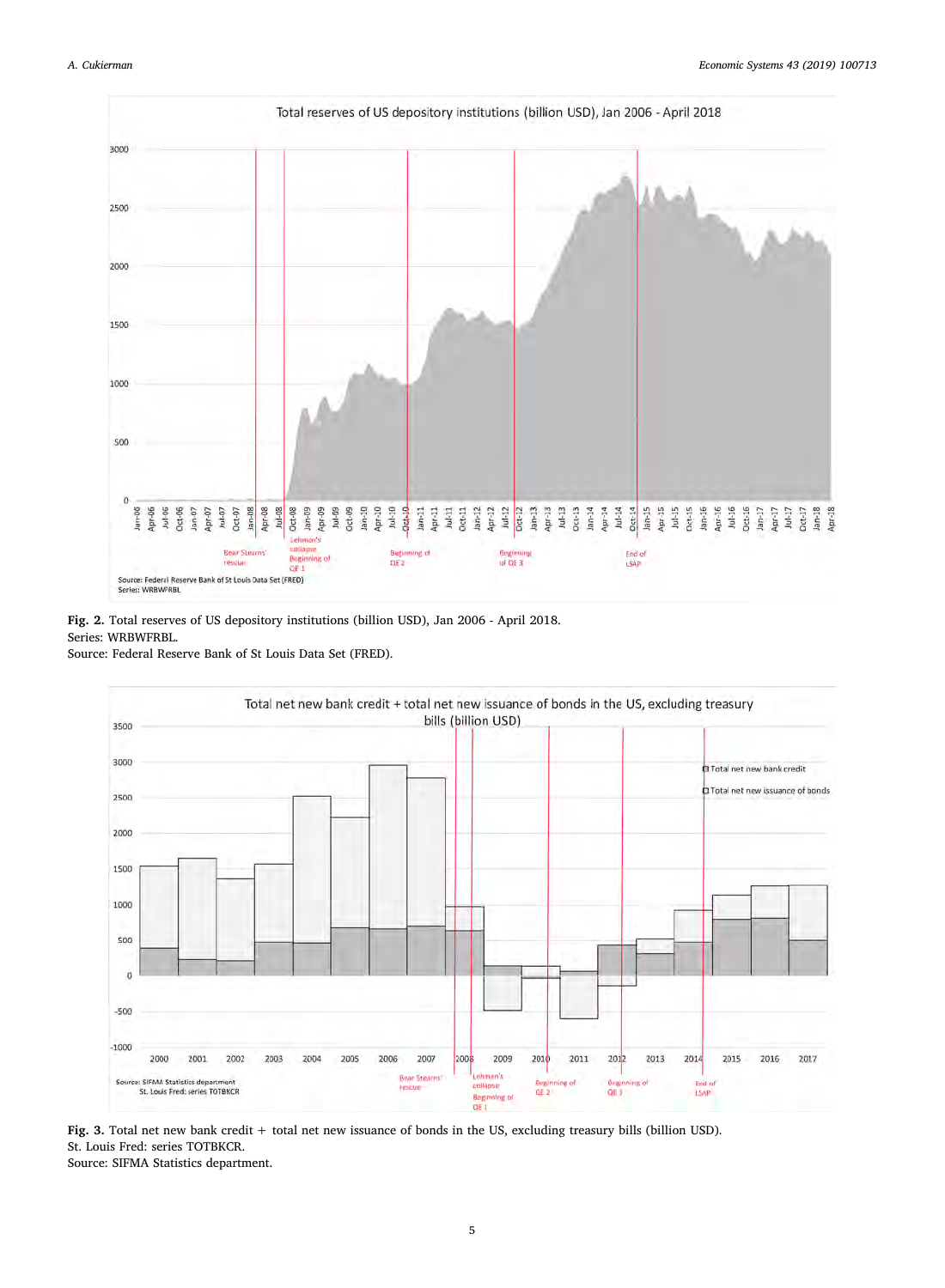[Dutkowsky and VanHoose \(2017\)](#page-19-8) convincingly argue that this transformed the conventional corridor system in which the EFFR was bounded between the discount rate and the IOER into a floor system in which the expansion of bank reserves through open market purchases is substantially less effective in incentivizing banks to increase credit to the economy.

Under the corridor system that was in effect prior to the crisis, banks had an incentive to use excess reserves to increase lending, since the return on credit was sufficiently higher than the (zero) rate on reserves to compensate them for the higher risk involved. But once the IOER became higher than the market-determined EFFR, transforming the corridor into a floor system, the incentive of banks to use the huge excess reserves created by the QE programs for higher credit extension weakened considerably. This was a natural response in view of the fact that the rate they could obtain on excess reserves was higher than a riskier, market-determined, shortterm rate. The reaction was reinforced by a general flight to safety in the aftermath of Lehman's collapse and subsequently by a tightening of financial regulations.

[Selgin \(2018\)](#page-19-4) argues that, at least during the initial stages of the crisis, the Fed did not intend to replace the corridor system with a floor system and was not fully aware of the consequences of this policy change for the effectiveness of conventional open market purchases. The initial motivation, as reflected in the announcements of Fed officials at the time, was to prevent the huge QE operations from reducing the EFFR below the target rate for this variable and cause price increases. With the benefit of hindsight we know that these fears were grossly exaggerated.<sup>[7](#page-5-0)</sup> This supports the view that, in the face of dramatic economic events that induce the introduction of novel policy instruments on a grand scale, even experienced policymakers have to go through painful learning periods.

Flooding the economy with liquidity via QE along with IOER led to a substantial reduction in the volume of transactions in the short-term interbank market, since the Fed policy largely reduced the need of banks to borrow or lend in this market.<sup>[8](#page-5-1)</sup> The reason that this market did not fully vanish is that various government sponsored enterprises (GSEs), including Fannie Mae, Freddy Mac and the Federal Home Loan Banks, keep deposit balances at the Fed but are not eligible for interest on those balances. The GSEs access to the Fed funds market therefore created an arbitrage opportunity Fed officials didn't anticipate, with GSEs lending Fed funds to banks over night, especially to very large U.S. banks and a handful of (mostly European) foreign bank branches, in exchange for a share of the latter's IOER earnings ([Selgin, 2018, pp. 18–19](#page-19-4)). This arbitrage mechanism is also responsible for the fact that the EFFR was uniformly lower than the IOER.

### *2.3. Policy actions and the bond market*

A substantial part of credit flows in the US occurs through bond issues in the capital market.<sup>9</sup> This subsection examines the behavior of bond issues through the US bond market prior to, during and after the crisis. The lightly shaded rectangles in [Fig. 3](#page-4-0) show the yearly volumes of total, net of redemptions, new bond issues excluding treasury bills. The yearly data in the figure highlight the fact that the decrease in net new bond issues since 2008 was dramatic and highly persistent. A central objective of the QE operations was to revive the bond market. [Fig. 3](#page-4-0) suggests that the results were mixed at best. Since 2008 total net new issues of bonds often dropped into negative territory and, even when they finally picked up during 2016 and 2017, they hardly returned to their customary pre-crisis levels.

The decrease in net new bond issues was not distributed evenly across different categories of bonds. There was a dramatic and sustained decrease in net new issues of mortgage-related and asset-backed bonds. From a peak of over one trillion and a half in 2006, net new issues of those bonds became negative in 2008, remained in negative or negligible territory every single year until 2013, and rose very modestly above zero through 2017. Net new issues of federal agencies' securities and municipal bonds also plunged into negative territory for a good number of years following Lehman's collapse. [Fig. 4](#page-6-0) shows that the sum total of net new issues of those four categories decreased from over a trillion and a half in 2006 and 2007 to less than half a trillion in 2008. This sum was persistently negative every year between 2009 and 2013, positive but not far from zero during 2014–2016 and modestly higher in 2017. Although they differ in terms of absolute magnitudes, the time paths of each of the components of this sum are qualitatively similar to the behavior of the total, suggesting that the total sum is dominated by movements in mortgage-related and asset-backed bonds.

By contrast, the time path of net new issues of corporate bonds is quite different. Although those issues decreased from about 400 billion in 2007 to less than 200 billion in 2008, they actually increased to roughly 500 and 600 billion over 2009 and 2010, respectively [\(Fig. 5](#page-6-1)). Following a deep in 2011, net new issues of corporate bonds rebounded to their pre-crisis levels in every single year during 2012-2017. But, since the increase in net new issues of corporate bonds was substantially smaller than the collapse of mortgage-related and asset-backed bonds, total net new nonfederal bond issues were still in negative territory, as can be seen from [Fig. 3](#page-4-0). Possible reasons for this contrast are discussed at the end of this subsection.

Next, I turn to commercial paper<sup>10</sup> (CP), which is a short-term debt instrument issued by large corporations mainly from the financial sector. At the beginning of 2007, with almost two trillion dollars outstanding, the CP was the largest short-term debt

<span id="page-5-0"></span><sup>&</sup>lt;sup>7</sup> The experience of the Eurozone and Switzerland with negative policy rates shows that the effective lower bound is lower than zero. The Fed's policy of paying a positive rate on excess reserves probably contributed to raising the lower bound above what it would have been in the absence of this policy.

<span id="page-5-1"></span><sup>8</sup> Essentially the Fed became a "lender of first resort", reducing the incentive of banks to monitor each other.

<span id="page-5-3"></span><span id="page-5-2"></span> $9$  The stock of US private bonds is about three times larger than the stock of banking credit. Further details are in Section [5](#page-13-0) of [Cukierman \(2014\)](#page-19-9). <sup>10</sup> The discussion of commercial paper draws partially on [Kacperczyk and Schnabl \(2010\)](#page-19-10).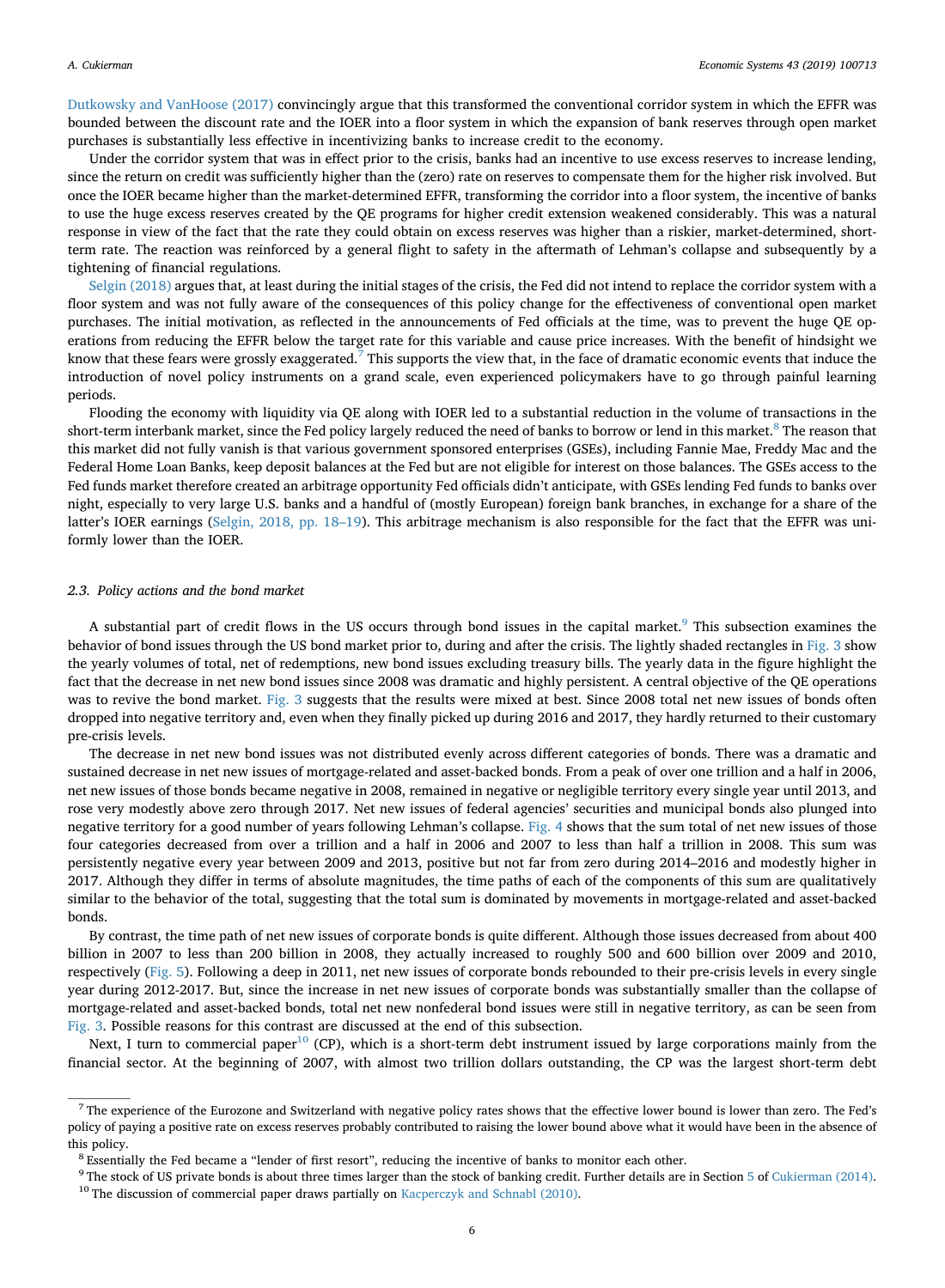<span id="page-6-0"></span>

**Fig. 4.** Total net new issuance of mortgage-related, asset-backed bonds, plus federal agency securities and municipal bonds (billion USD). Source: SIFMA Statistics department.

<span id="page-6-1"></span>

**Fig. 5.** Total net new issuance of corporate bonds (billion USD). Source: SIFMA Statistics department.

instrument in the US. From the perspective of the issuer one benefit of CP is that they can avoid the costly process involving registration under the Security Act of 1933 provided (i) the maturity of CP is not higher than 270 days. In practice, commercial paper typically has far shorter maturities—between one and 90 days—with an average maturity of about 30 days. (ii) CP must not be targeted towards the general public. Hence, issuers of CP cater to institutional investors, usually offering large denominations of 100 thousands or more. (iii) Issuers of CP are allowed to finance only short-term assets with the proceeds of CP. But a legal exemption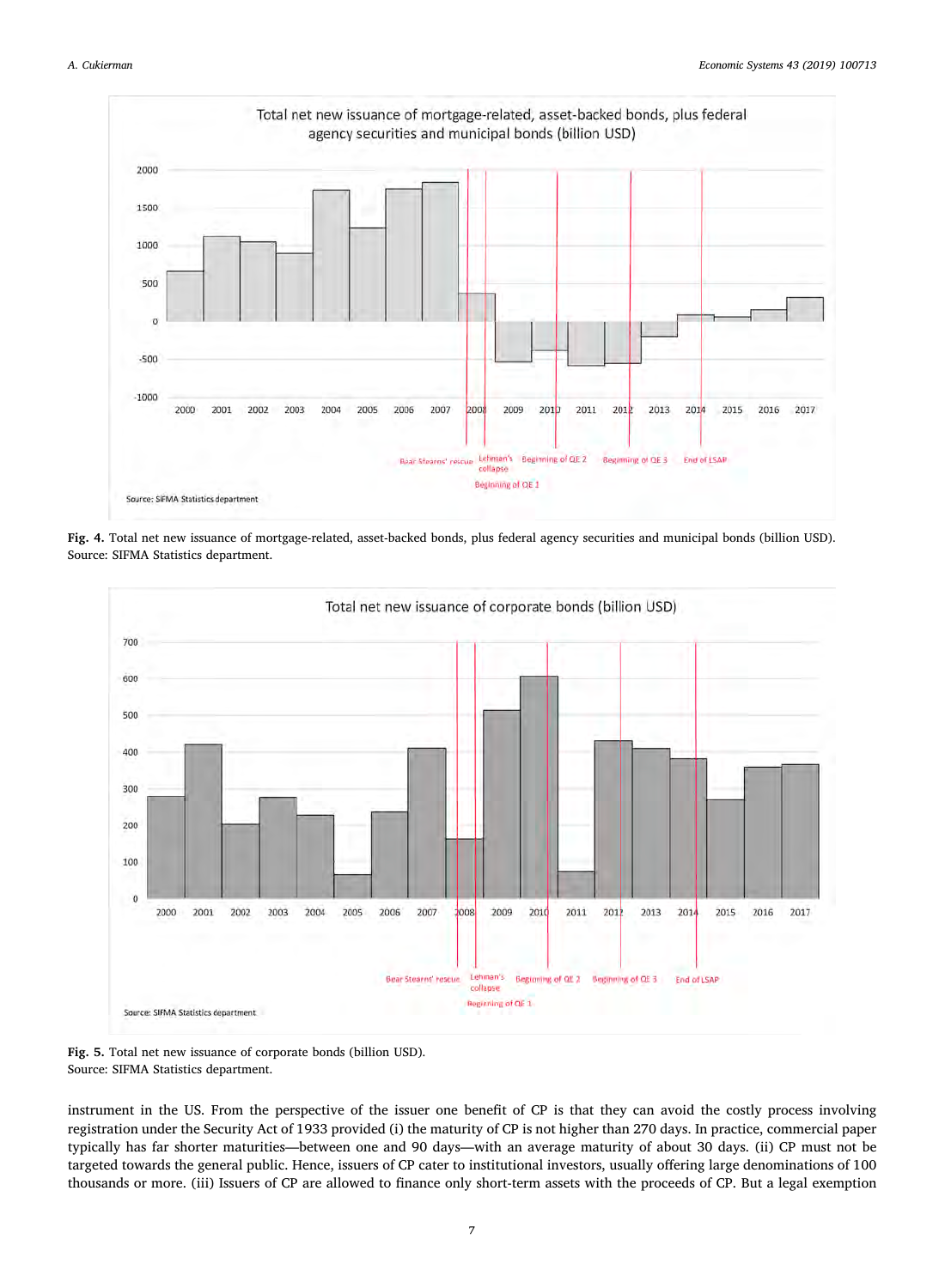makes it possible to bypass this requirement under some conditions, enabling them to finance long-term assets by continually rolling over CP.

Depending on the issuer there are three kinds of CP: Asset-backed, financial and corporate. The share of asset-backed commercial paper (ABCP) grew substantially during the twenty years preceding the financial crisis. Out of the 1.97 trillion dollars balance of CP outstanding in January 2007, 56.8 percent was ABCP, 34.4 percent was financial CP and 5.7 percent was corporate CP. ABCP are issued by off-balance sheet conduits of large financial institutions, where "off-balance sheet" means that the assets and liabilities of the conduits are not included in the financial institutions' balance sheets. But the assets of the conduits are under the control of the parent institution in the sense that the conduit is a shell company managed by the parent. By the early 2000s most conduits invested in long-term assets. This maturity mismatch exposed them to roll-over risk.<sup>[11](#page-7-0)</sup> In addition, since they invested a large fraction of their assets in MBS it turned out with the benefit of hindsight that the conduits were also risky because they were investing in assets that were far riskier than believed prior to the subprime crisis. Financial CP is issued directly by the issuing financial institution rather than through a conduit and is unsecured. It is characterized by short maturities and issued mostly by major financial institutions with strong balance sheets. Corporate CP is also unsecured and only large creditworthy firms with strong balance sheets can issue CP.

During the early 2000s, the total outstanding balance of CP fluctuated around 1.4 trillion dollars. Since 2004 this balance underwent a rapid expansion, reaching a peak of about 2.2 trillion dollars by early July 2007, when it experienced an initial collapse. This turnaround was triggered by the filing for bankruptcy of two Bear-Stearns' hedge funds and the suspension of withdrawals from three of its investment funds by BNP Paribas. [Fig. 6](#page-8-0) shows the net new issuance of CP by year between 2001 and 2017. The most striking aspects of the figure are the large positive net new issues during 2004–2006 followed by even larger negative net new issues during the subsequent four years. The cumulative impact of those changes reduced the outstanding balance of CP from the July 2007 2.2 trillion dollar peak to about 1 trillion dollars at the end of 2010.

The shrinkage of the CP market occurred mainly in the components that were either directly or indirectly exposed to mortgagebacked securities (MBS). In particular, it included conduits that had used the proceeds of their CP issues to buy long-term MBS or CP that was collateralized by means of MBS. There were two main triggers. The first occurred in summer 2007 and was due to the financial difficulties of the Bear-Stearns hedge funds and the BNP Paribas investment funds described above. The second substantially stronger trigger was the collapse of Lehman Brothers in September 2008. In spite of two years of net new issuance of CP (2012 and 2017, see [Fig. 6](#page-8-0)), the balance of CP was still lower at the end of 2017 than the bottom reached just prior to the beginning of the sustained increase at the beginning of  $2004.<sup>12</sup>$  $2004.<sup>12</sup>$  $2004.<sup>12</sup>$ 

A summary overview: The dramatic decrease in mortgage-related and asset-backed bonds was due to the realization by investors in the wake of the crisis that their ability to measure and manage the risks associated with these types of instruments was substantially lower than they had believed prior to the outbreak of the crisis. Since, prior to the crisis, those assets were used as collateral in commercial paper and repo transactions, a substantial part of the evaporation of liquidity was due to the collapse in mortgagerelated assets.

The increase in corporate bonds during 2009 and 2010 partially reflects a substitution away from these defunct mortgage instruments into corporate bonds triggered by the perceived increase in the relative riskiness of the former. It also implies that the demand for credit by large corporations with good access to the capital market remained substantial in spite of the recession induced by the subprime crisis. It is likely that the Fed QE operations along with the maturity extension program and forward guidance contributed to this trend. By flooding the long end of the bond market with liquidity and keeping long-term interest rates low, the Fed encouraged corporations with good credit ratings to increase their long-term borrowing.

### *2.4. Policy actions, unemployment and inflation*

[Fig. 1](#page-3-0) shows the evolution of unemployment and inflation prior to, during and after the crisis. Until 2008 the rate of unemployment fluctuated in a narrow range around 4 percent and inflation was in the vicinity of the 2 percent target with bouts of overshooting. Following the panic triggered by Lehman's collapse, inflation became negative and unemployment shot up to around 9 percent in 2009. Although unusually expansionary monetary and fiscal policies, aided by targeted bailouts of SIFI institutions, gradually reversed those extreme realizations of unemployment and inflation, the downward trend in unemployment was painfully slow.

An unemployment rate of almost 8 percent during the first half of 2012 triggered the third round of quantitative easing (QE3), which was announced on 13 September 2012. In an 11-1 vote, the Federal Reserve decided to launch a new \$40 billion per month, open-ended bond purchasing program of agency mortgage-backed securities. In December 2012, the FOMC announced an increase in the amount of purchases from \$40 billion to \$85 billion per month. The additional purchases were directed at treasury bills. Unlike the previous two programs, which had preset termination dates, QE3 was open-ended. In its December 2012 press release the FOMC motivated this further expansion of the base and related measures as follows:

"… the Committee decided to keep the target range for the federal funds rate at 0–1/4 percent and currently anticipates that this exceptionally low range for the federal funds rate will be appropriate at least as long as the unemployment rate remains above 6- 1/2 percent, inflation between one and two years ahead is projected to be no more than a half percentage point above the

<span id="page-7-0"></span> $11$  To mitigate this risk, parent companies typically provided credit guarantees to outside investors in the ABCP.

<span id="page-7-1"></span><sup>12</sup> Balances are not shown.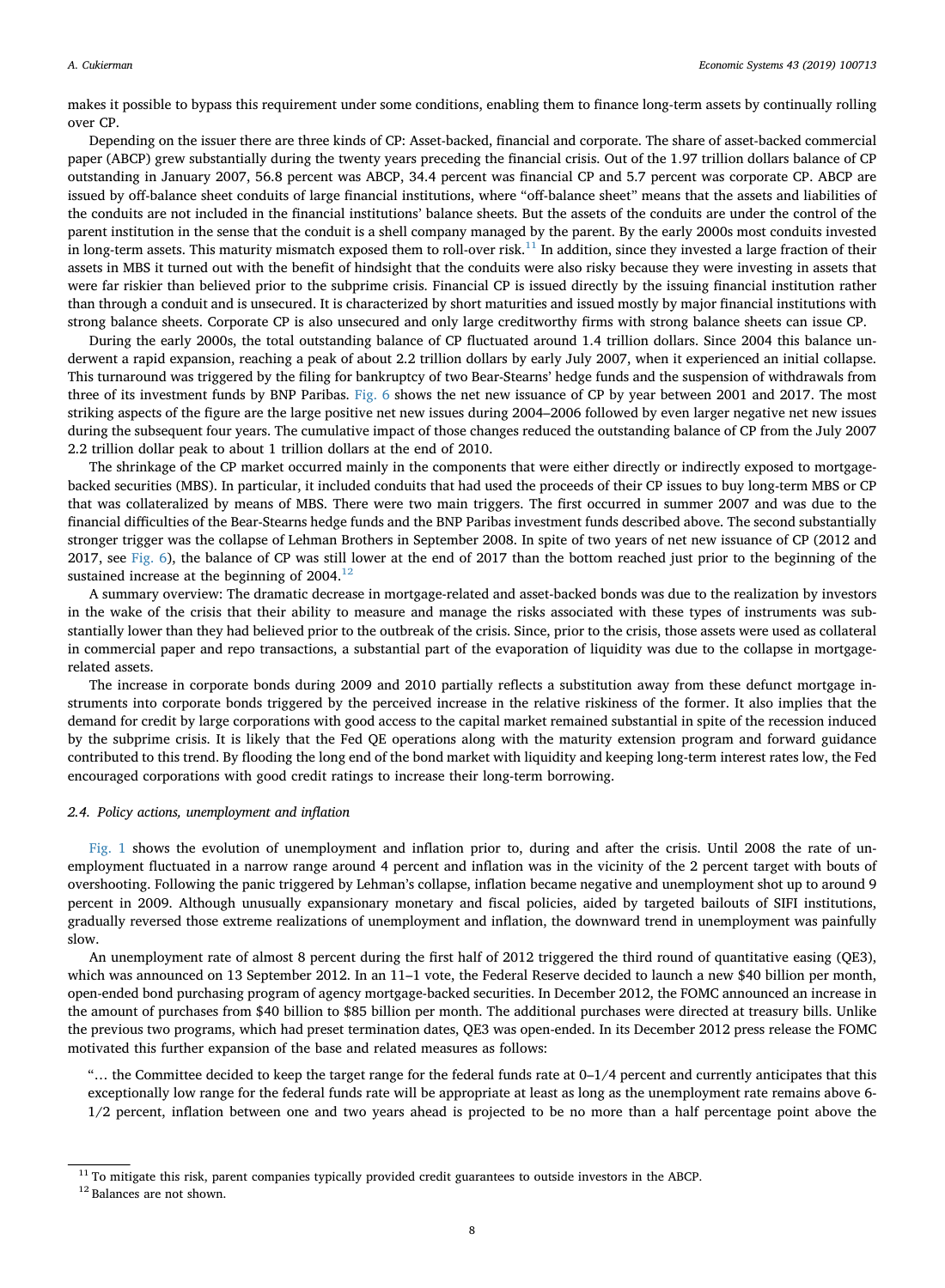<span id="page-8-0"></span>

**Fig. 6.** Total net new issuance of commercial paper (billion USD). Source: St. Louis FED, serise: Cakculated by taking first differences of the series COMPUTN (Outstanding - End of period).

Committee's 2 percent longer-run goal, and longer-term inflation expectations continue to be well anchored. The Committee views these thresholds as consistent with its earlier date-based guidance. In determining how long to maintain a highly accommodative stance of monetary policy, the Committee will also consider other information, including additional measures of labor market conditions, indicators of inflation pressures and inflation expectations, and readings on financial developments."

From that meeting onwards, the Fed intensified the use of forward guidance as a policy instrument that would complement the LSAP. Importantly, the FOMC stressed that the 6.5 percent unemployment and 2.5 percent inflation mentioned in the press release were thresholds rather than triggers. In other words, the statement implied that the FOMC would have to see the rate of unemployment at or below 6.5 percent before it would even consider raising the policy rate [\(Bernanke, 2015, p.332\)](#page-19-0). When the LSAP were finally discontinued in October 2014, unemployment was well below 6.5 percent, highlighting the relatively high weight given by the Fed to economic activity.

Following a brief overshooting of the 2 percent inflation target in 2011, inflation missed the target from below for several years, dipped even more during 2015 and 2016, and finally returned to the vicinity of the target in 2017. The evolution of unemployment, inflation and the EFFR since 2015 in [Fig. 1](#page-3-0) nicely illustrates the gradual return of monetary policy to normal inflation targeting in the post-crisis period. In particular, as unemployment and inflation gradually converged toward more acceptable levels, the Fed finally started an exit process by gradually raising the federal fund rate from the end of 2015.

In spite of LSAP during the six years following Lehman's collapse, inflation remained subdued. To believers in some basic version of the quantity theory this might appear surprising at first blush (an example is [Issing, 2012](#page-19-11)). However, if, owing to the slowdown in credit growth since the Lehman event, higher order monetary stocks like M1 and M2 did not keep up with the growth in high powered money, this phenomenon would be more understandable.

Due to the fact that the QE operations involved open market purchases of bonds, a large part of the liquidity injected by the Fed took the form of banking reserves.<sup>[13](#page-8-1)</sup> As shown in the preceding two subsections, in spite of this huge accumulation of reserves, banking credit increased very little during the six years following the Lehman event and net new bond issues remained sluggish through 2017. As a consequence, most of the normal transmission to higher order monetary stocks did not materialize. In spite of a flood of reserves they obtained from the Fed, banks did not expand credit or increased it at much lower rates than prior to the crisis at least until 2013. As a result, only a fraction of the more than fourfold base expansion took the form of increases in higher order monetary stocks. Between August 2008 and June 2016, high powered money (H) increased by 415% while M1 and M2 increased by

<span id="page-8-1"></span><sup>&</sup>lt;sup>13</sup> By contrast, until 2014 the ECB injected liquidity mainly through self-liquidating repos. The consequences of those different policy procedures for the behavior of banking reserves are explored in [Cukierman \(2014\)](#page-19-9).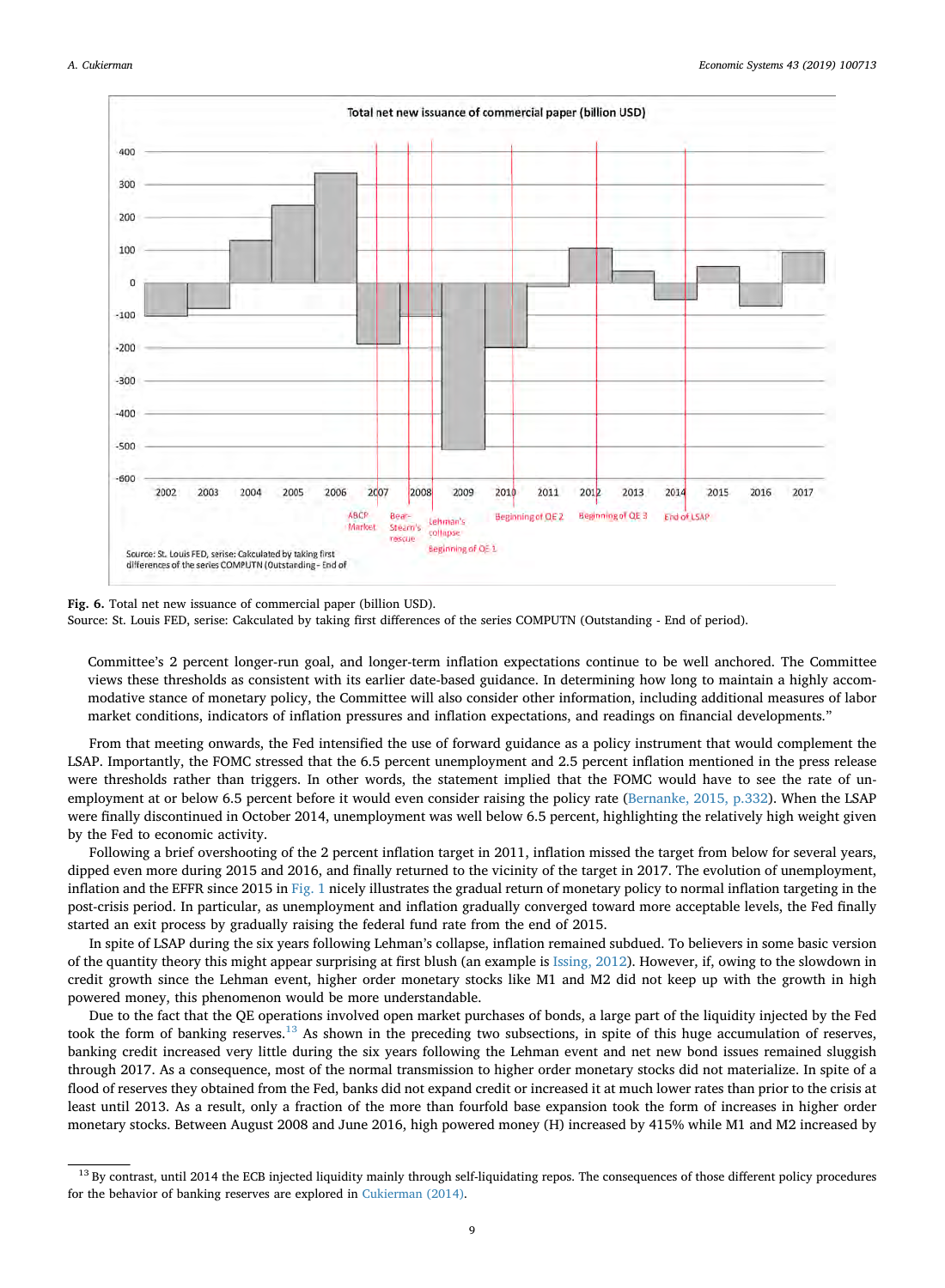<span id="page-9-0"></span>

**Fig. 7.** Evolution of the monetary base (H), narrow money (M1) and M2 - August 2008 - March 2018 (logarithmic scale). Series: BOGMBASE, M1, M2. Source: St. Louis Federal reserves.

only 216% and 164% respectively.

[Fig. 7](#page-9-0) shows the evolution of H, M1 and M2 on a logarithmic scale between August 2008 and March 2018. Since the levels of all three stocks are normalized to 1 in August 2008, the three curves in the figure highlight the differences between the cumulative rates of increase of each of the stocks since that date (note that, since the scale is logarithmic, the slope of a curve at each date shows the rate of growth of the stock at that date). The figure dramatizes the fact that, since mid-2008, H expanded much more than either M1 or M2. Interestingly, M1, whose main function is to facilitate transactions, grew more than M2. The relatively slow growth of the latter in comparison to narrow money reflects the public's substitution away from interest-bearing assets into M1 due to the very low level of short-term interest rates since the end of 2008.

The period since the downfall of Lehman is obviously very special. It is therefore useful to compare the relative behavior of the monetary base, M1 and M2, to their behavior during normal times. To provide such a benchmark, [Fig. 8](#page-10-1) replicates [Fig. 7](#page-9-0) in the pre-Lehman collapse era (between January 1999 and July 2008). The first obvious (and previously documented) difference between their behavior before and after the Lehman event is that, in the second period, the monetary base expanded at much higher rates than during normal times. But the most striking observation is that, in spite of the huge difference in the rate of growth of the base between the two periods, the rates of growth of M1 and M2 are not too different across the two periods. This observation is consistent with the tameness of inflation during the second period. Also, during the normal period M2 expanded more than either the monetary base or narrow money, and the latter expanded at the lowest rate. This ranking reflects the higher levels of confidence in the financial system and the higher interest rates that prevailed in the benchmark normal period.

The much lower rates of growth of M1 and M2 in comparison to H are obviously related to the arrest in banking credit documented in the first two subsections. As argued in the last part of Subsection [2](#page-1-1).2, this was due to a shift from a corridor system to a floor system in conjunction with "flight to safety" considerations in the supply and, possibly to a lesser extent, in the demand for credit as well as to tougher regulation. In addition to that, net new bond issues, an even more important channel of credit flows in the US, shrank dramatically with the onset of the crisis and, as of 2017, did not fully recover ([Fig. 3](#page-4-0)). As a consequence inflation remained subdued. $14$ 

<span id="page-9-1"></span> $14$  Relatedly, [Cukierman \(2017\)](#page-19-12) reports that, in spite of the fact that US base expansion during the six years following Lehman's downfall is similar in magnitude to the base expansion during about half of the post-WWI German hyperinflation, in the latter case inflation was many times higher. A first order reason for this difference is that in the German case base expansion was immediately transformed into higher money supply by a seignorage-hungry government due to insufficient tax revenues.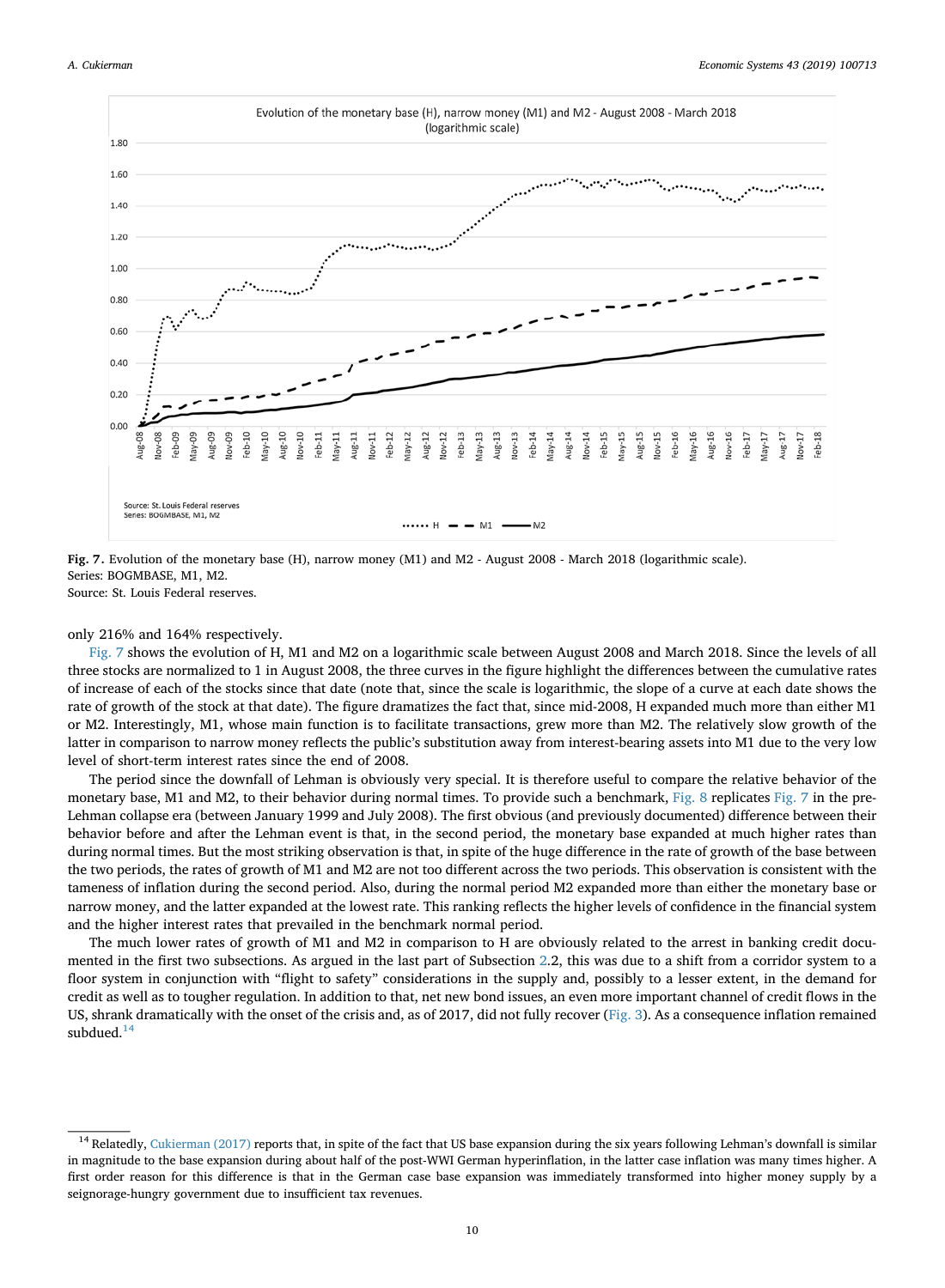<span id="page-10-1"></span>

**Fig. 8.** Evolution of the monetary base (H), narrow money (M1) and M2 - January 99 - July 2008 (logarithmic scale). Series: BOGMBASE, M1, M2.

The logarithms of all three series are normalized to zero in anuary 1999. Source: Federal Reserve Bank of St Louis Data Set (FRED).

### <span id="page-10-0"></span>**3. The impact of mutual uncertainty on the interactions between policymaking and the financial sector; an introduction**

With the benefit of hindsight there is a wide consensus that an important cause for the subprime crisis was insufficient and fractionalized regulation along with regulatory forbearance [\(Blinder, 2014](#page-19-13)). Over the two decades that preceded the crisis, sustained lobbying by banking interests managed to erode some of the legal regulatory safeguards established during the Great Depression and financial innovations aimed at the reduction of financial assets that were subject to regulation exposed the financial system to systemic risks. Although regulators were aware of these processes at the time, they underestimated the severity of their implications for the aggregate financial system and the economy. Only after the first signs of the crisis became apparent with the run on the repo market in 2007 did regulators realize the increase in aggregate financial and real uncertainty induced by those developments.<sup>1</sup>

Difficulties in the evaluation of the value of triple A tranches of MBS along with opaqueness about the exposure of individual financial institutions to subprime securitized assets severely limited liquidity flows between financial institutions.[16](#page-10-3) This raised the uncertainty faced by financial institutions. To reduce this uncertainty and calm the fears of the financial sector, the Fed, the Treasury and later on Congress engaged in various rescue operations. During the acute phases of the crisis policymakers were frequently surprised by the intensity of the reactions of financial markets to their rescue decisions. On the other hand, financial market participants gradually became sensitized to political uncertainties about rescue operations. As shown in Section [6](#page-15-0) the crest of this uncertainty was largely responsible for the panic that materialized immediately following the decision not to bail out Lehman.

A good measure of the uncertainty perceived by financial operators is the repo haircut index. A repo (short for repurchase agreement) is collateralized borrowing between two parties in which securities of the borrower are sold to the lender against cash. The feature of the repo that distinguishes it from a standard sale of securities is that the borrower commits upfront to repurchase the securities within a pre-specified (usually short) period of time at a pre-specified price. The buyer acts as a short-term lender, the seller acts as a short-term borrower, and the security is the collateral. The repo haircut index is the difference between the market value of the collateral at the time the deal is struck and the amount of cash lent to the seller of the repo. This index is a good measure of the perceived uncertainty faced by lenders because it is directly related to the concerns of lenders about the value of the collateral during the life of the repo.

[Fig. 9](#page-11-1) shows the evolution of the repo haircut index between January 2007 and January 2009. Until summer 2007 the index is at a normal pre-crisis small level in the figure. As the Paribas problems unfolded in August 2007, the index started to climb, reaching a hefty 10 percent in March 2008 when three of Bear-Stearns' hedge funds ran into financial difficulties. In spite of the Fed's liquidity

<span id="page-10-2"></span><sup>&</sup>lt;sup>15</sup> An early warning paper by [Rajan \(2005\)](#page-19-14) was largely ignored at the time.

<span id="page-10-3"></span><sup>16</sup> [Gorton \(2010\)](#page-19-15) and [Gorton and Metrick \(2012\)](#page-19-16) present detailed accounts and analyses of the 2007 consequent run on the repo market.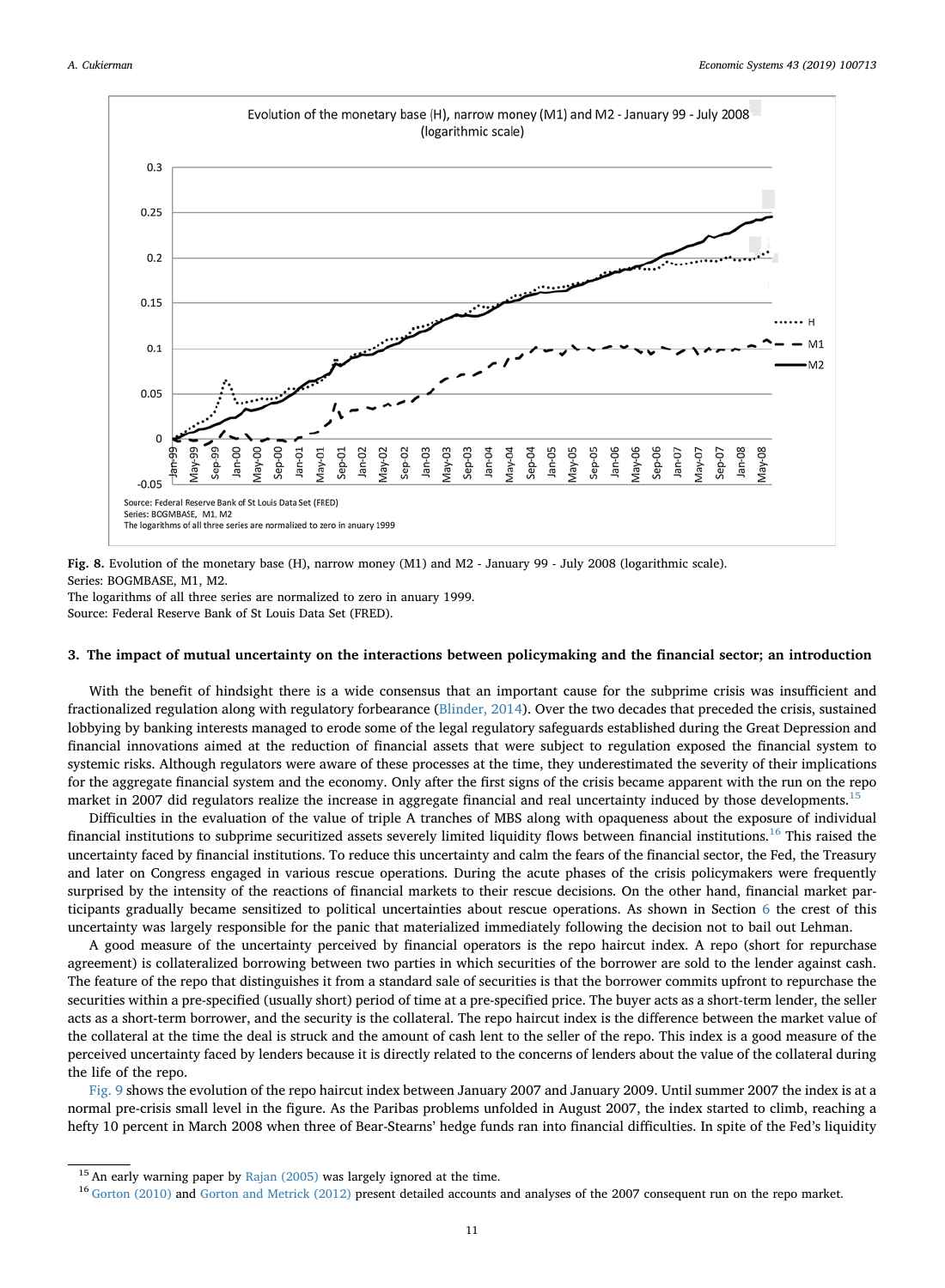<span id="page-11-1"></span>

**Fig. 9.** The repo haircut index.

The repo-haircut index is an equally weighted average haircut of nine categories of asset- and mortgage-backed securities and of collateralized debt obligations used as collateral in the repo market.

Source: [Gorton and Metrick \(2012\),](#page-19-16) [Fig. 4](#page-6-0).

injections and other financial rescue operations, subsequent threats to the liquidity (and possibly to the solvency) of other major financial institutions made the index climb further to 25 percent by summer 2008.

The rescue operations undertaken between summer 2007 and summer 2008 solidified the financial community's belief that policymakers will go to great lengths in order to prevent SIFI from failing. Against this background their decision to let Lehman's Brothers fail surprised the financial community and substantially raised uncertainty about future bailout policies. [Fig. 9](#page-11-1) shows that, immediately following this decision, the repo haircut index shot up from 25 percent to 45 percent, signaling a virtual drying up of all private liquidity sources. Subsequent actions revealed that, in retrospect, the policy establishment regretted this decision. The following subsection discusses the political, institutional and ideological factors that led to this fateful decision.

#### <span id="page-11-0"></span>**4. The political economy of US bailouts during the acute phases of the crisis**

Although the subprime crisis started in 2007, the main governmental and Fed decisions on rescue operations were made during 2008 in order to avoid or postpone a prospective devastating financial panic. In all cases, the size and interconnectedness of the financial institutions were so large that the failure of at least one of those SIFI might have seriously impeded the functioning of the financial system, the flow of credit and ultimately real economic activity. The major players involved in decision-making on these issues were the Fed, the Secretary of the Treasury, Congress and the President. In all cases the public authorities were caught between the impending need to avoid a financial panic and the longer term moral hazard problems induced by bailouts along with the political blame for using taxpayers' money in order to rescue unpopular financial institutions.

Although it commanded a fair amount of authority to quickly use monetary policy in order to inject liquidity during financial crises, the Fed recognized that the authority for making extraordinarily large bailout decisions is ultimately vested with the democratically elected and slow moving Congress.[17](#page-11-2) The relationship between Congress and the Fed is that of a canonical principal agent problem. Congress (the principal) delegates instrument independence to the Fed (the agent), but retains the legislative authority to alter the Fed's degree of independence. When the systemic threats induced by a financial crisis call for substantial bailout operations, the difference between fiscal and monetary policies blurs, ultimately inducing the Fed to seek Congressional approval. This slows down the deployment of rescue operations during crisis times requiring swift policy responses.

The main SIFI institutions that were rescued or seriously considered for rescue were Bear-Stearns in March 2008, the Government Sponsored Enterprises (GSEs) – Fannie Mae and Freddie Mac – at the beginning of September 2008, Lehman Brothers in mid-September and AIG a few days later. The bunching of the last three episodes was forced on policymakers by a swift evaporation of liquidity that had started in the interbank repos market in summer 2007 and intensified during August and September 2008. In terms of total balance sheet assets just prior to being considered for rescue, Bear-Stearns (with about \$400 billion) was the smallest and the GSEs (with about \$ 5 trillion) were the largest. AIG with about one trillion in assets was the next largest followed by Lehman with approximately 600 billion (2008 GDP was about \$14 trillion).<sup>[18](#page-11-3)</sup> All these rescue operations involved consultation and close cooperation between the Treasury, headed by Henry Paulson, and the Fed under the Chairmanship of Ben Bernanke. Although the formal authority for advancing liquidity from the Fed to ailing financial institutions was vested **only with the Fed**, Paulson was involved in decisions about Fed rescue operations for reasons that are discussed in the next section.

<span id="page-11-2"></span><sup>&</sup>lt;sup>17</sup> [Ball \(2018\)](#page-19-3) argues that, contrary to statements made by Fed officials, the Fed had the authority to bail out Lehman Brothers. The next section discusses this issue at some length.

<span id="page-11-3"></span><sup>&</sup>lt;sup>18</sup> During September 2008 the Securities and Exchange Commission (SEC) also facilitated the sale of Washington Mutual to JPMorgan Chase. Subsequently, Wachovia was gradually absorbed by Wells Fargo.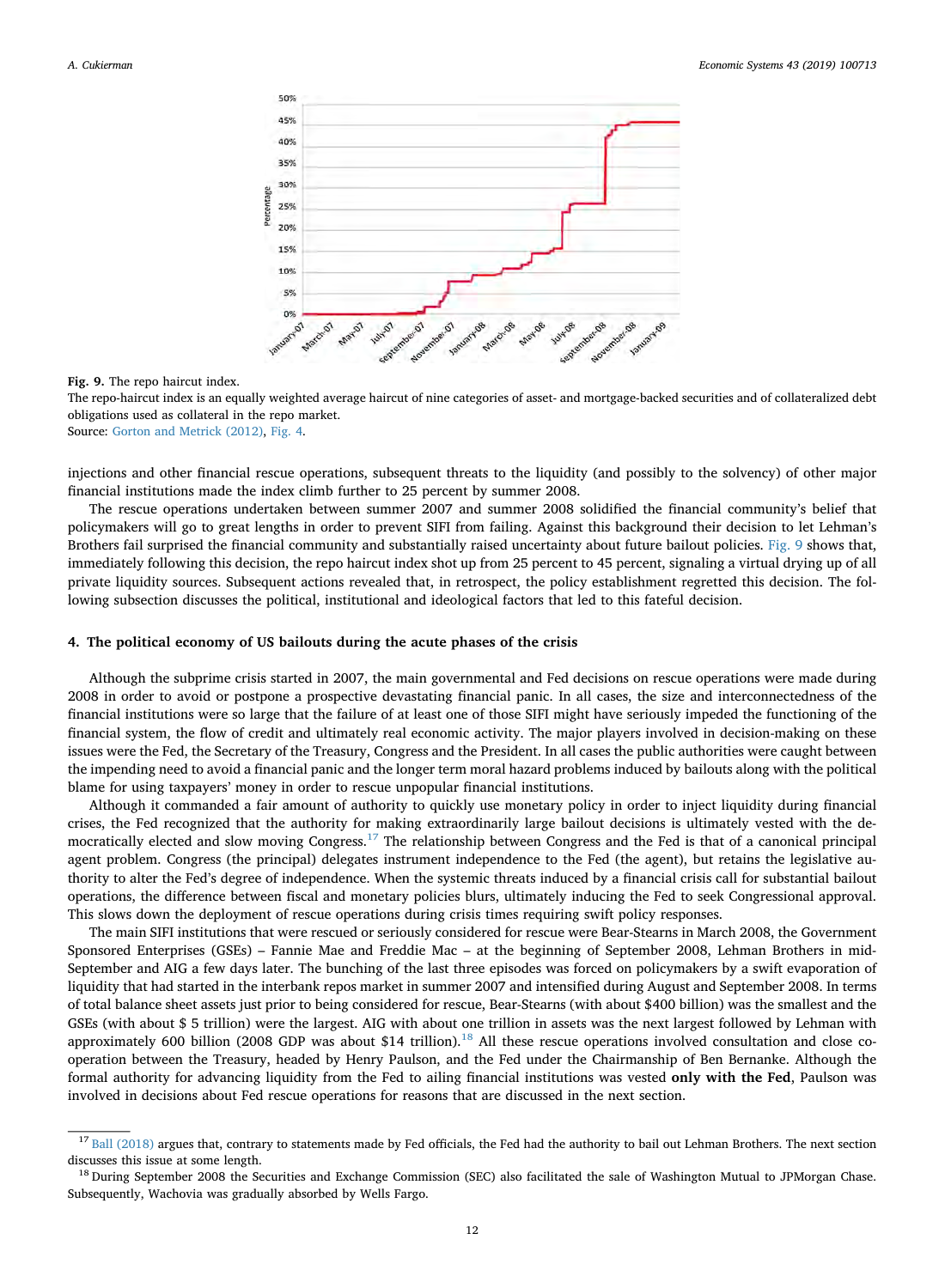The main public sector player in the March 2008 Bear-Stearns rescue was the Fed, which provided a long-term 30 billion collateralized loan in order to facilitate the takeover of Bear-Stearns by JPMorgan Chase. The latter drove a hard bargain, paying only 10 dollars for a Bear-Stearns share (Bear-Sterns stock in the preceding 52 weeks peaked at 133.2 dollars). The reluctant decision not to rescue Lehman was made jointly by the Treasury and the Fed under the leadership of the former. The reasons for this decision are discussed at length in the next section. In contrast to Bear-Stearns, rescue of the GSEs was implemented by placing them into public conservatorship after approval by Congress. Fannie and Freddie were congressionally chartered companies that relied heavily on implicit government support before the crisis. Between them they owned or guaranteed more than \$5 trillion in residential mortgages and mortgage-backed securities – about half of all in the country. To finance operations, they were among the biggest issuers of debt in the world: a total of about \$1.7 trillion for the pair ([Paulson, 2010, p. 3](#page-19-1)). In spite of the implicit US government guarantee, ownership of the GSEs was private, implying that profits went to shareholders but losses were absorbed by taxpayers. It was clear that the collapse of Fannie and Freddie would be a catastrophe not only for the US and for the credibility of its government but also for the global financial system.<sup>[19](#page-12-0)</sup>

On September 7 2008, a week prior to Lehman's downfall, with the backing of President Bush, Paulson actively sought and received congressional approval for the following plan: Placing Fannie and Freddie in temporary public conservatorship, provision of up to \$100 billion to each company in order to backup any capital shortfall, firing of the two CEOs, establishment of a new secured Treasury lending facility for Fannie and Freddie and establishment of a temporary program to buy mortgage-backed securities to boost the housing market [\(Paulson, 2010, p.17](#page-19-1)). Placing the GSEs under conservatorship rather than nationalizing them was motivated by the plan framers' belief that this would be a temporary measure until a longer term reform of the GSE's business model. As of spring 2018, no such reform was implemented, leaving the GSEs in public conservatorship [\(American Banker, 2018](#page-19-17); [Frame et al.,](#page-19-18) [2015\)](#page-19-18).

AIG business spanned 130 countries. Its biggest business was selling ordinary life and property insurance, and its US operations were overseen by state insurance regulators rather than the Fed. However, the holding company that tied together AIG's many businesses (including its foreign insurance operations) was not regulated by US authorities. AIG's principal threat to financial stability came from the operations of a subsidiary named AIG Financial Products, whose customers were US and European banks and financial institutions that wanted protection against the possibility of large losses in their holdings of collateralized debt obligations (CDO). In exchange for a regular premium, AIG agreed to make good any losses to those securities exceeding specified amounts. This insurance was offered by means of derivatives called credit default swaps (CDS) ([Bernanke, 2015, pp. 272-3\)](#page-19-0). A large part of AIG's losses prior to its bailout was due to its huge, insufficiently hedged, balance of CDS.

Although the ultimate decision on the injection of public funds into AIG was made by Congress, the implementation was mainly done by the fiscal authority under the Troubled Assets Relief Program (TARP) legislation approved by Congress on October 3, 2008. In the panicky conditions prevailing at the time, the Federal Reserve determined that "a disorderly failure of AIG could add to already significant levels of financial market fragility" and stepped in to provide temporary support to the company. Had AIG not been given assistance by the government, bankruptcy seemed a near certainty. The Federal Reserve support was later supplemented and ultimately replaced by assistance from TARP. Ultimately, the Fed and the Treasury committed approximately \$182.3 billion in specific extraordinary assistance for AIG and another \$15.9 billion through a more widely available lending facility. The amount actually disbursed to assist AIG reached a maximum of \$184.6 billion in April 2009. In return, AIG paid interest and dividends on the funding and the Treasury received a 92% ownership share in the company. As of December 14, 2012, the government assistance for AIG ended. All Federal Reserve loans have been repaid, the Treasury has sold all the common equity that resulted from the assistance and the entire package generated an, originally unexpected, small positive pecuniary return ([Webel, 2013\)](#page-19-19).

In the midst of the dramatic days between Lehman's bankruptcy and the final approval of the TARP program, Goldman-Sachs and Morgan Stanley changed their legal status from broker dealers and securities holding companies to banking holding companies. This occurred on September 21, 2008. Goldman Sachs executives explained that this change was introduced in order to secure access to Fed funding. However, in practice, Goldman already possessed such access prior to this change. In view of this, [Bernanke \(2015, p.](#page-19-0) [310](#page-19-0)) argues that Goldman executives believed that they could reduce the risk of runs on their short-term funding by simply announcing that, from that point on, they would be overseen by the Fed. This is one example of the importance of legal details for public beliefs and actions.

According to Bagehot's rule ([Bagehot, 1873](#page-19-20)), in order to prevent an impending financial crisis, a CB should provide fully collateralized funds to illiquid financial institutions, provided they are solvent. But it should not lend to insolvent institutions, since these are ultimately going to fail anyway. Lending to such institutions will only transfer their losses to the CB (and ultimately to taxpayers) without changing their long-run fate. Although Bagehot's principle makes good sense, its practical application is complicated by the fact that it is usually hard to know in advance whether illiquidity problems are due to temporary reasons or persistent insolvency problems.<sup>[20](#page-12-1)</sup> Moreover, a self-fulfilling financial panic may transform an initially illiquid but solvent SIFI institution into an insolvent one.

Due to this uncertainty it is not clear that all institutions whose solvency is not a priori clear-cut should not benefit from public

<span id="page-12-0"></span> $^{19}\,\mathrm{A}$  substantial fraction of Chinese reserves at the time took the form of GSE obligations.

<span id="page-12-1"></span> $^{20}$  [Hogan et al. \(2015\)](#page-19-21) argue that the Fed did not really adhere to Bagehot's principle since it discounted low quality assets of institutions that at the time appeared to be insolvent at below market rates and did not preannounce the policy it was going to follow in advance. On the other hand, although it appeared to be ineligible for receipt of emergency liquidity under Bagehot's rule in 2008, AIG repaid the funds it had received from the US government and the Fed by 2012.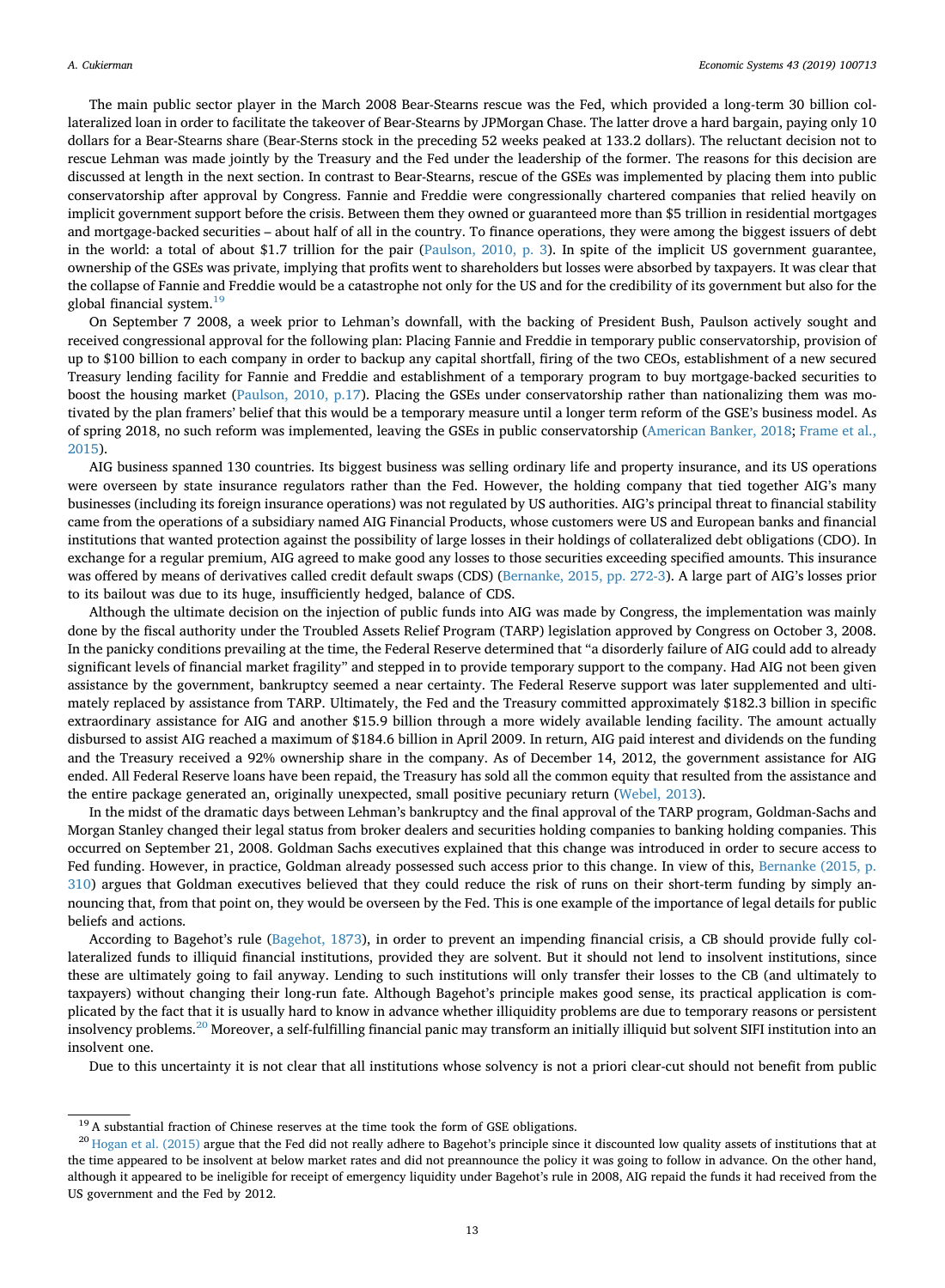funds. But when these doubts reach a certain threshold (and/or the required amount of rescue funds is large) it makes more sense, for democratic accountability and distributional equity reasons, that the required funds are approved by Congress rather than by the CB alone. The policy responses of the main US policymaking players in 2008 appear to broadly conform to this principle. When the amounts involved were not too large and there was reasonable hope of private sector participation in shoring up an ailing SIFI, the handling was left to the Fed (Bear-Stearns). But when the amounts involved and the likelihood of insolvency were sufficiently large, the ailing SIFI institutions obtained funds only after Congressional approval (GSEs and AIG) or were left to their fate (Lehman).

#### <span id="page-13-0"></span>**5. The recent controversy about the reasons for not rescuing Lehman and its wider implications**

Why was Lehman Brothers not rescued? In view of the rescue of Bear-Stearns, the GSE and AIG, this is a natural question to ask. This section confronts the views of the main architects of rescue operations (Bernanke, Paulson, Geithner) with those of [Ball \(2018\),](#page-19-3) who disputes their claims on this question, and concludes with my own view on the political and social undercurrents that led to this fateful decision.

# *5.1. The conventional view*

The conventional view is due to the framers of the rescue operations. Chapter 12 of [Bernanke \(2015\)](#page-19-0) and chapters 8 through 10 of [Paulson \(2010\)](#page-19-1) argue that the Fed's chairman, the secretary of the Treasury as well as the professional staffers of the two institutions were aware of the financial havoc that a Lehman bankruptcy would cause and spared no efforts to arrange a deal that would keep it alive. Being aware of this record and their efforts, Lehman's CEO, Dick Fuld, did not abandon hope that the Fed and Treasury would prevent a bankruptcy until just a day before Lehman filed for bankruptcy at 1.15 pm on Monday, September 15, 2008.

In particular, why did the Fed not consider arranging a long-term loan for potential buyers of Lehman, as it had six months earlier for Bear-Stearns? In the case of Bear-Stearns the loan was arranged in order to induce JPMorgan Chase to buy it. Both the Treasury and the Fed had a similar model for Lehman in mind and tried to help Lehman find a buyer. Initially, the Bank of America was interested but, after going over Lehman's books, decided that buying it would be too risky and opted instead for the purchase of Merrill Lynch. Subsequently, Barclays Bank of London became interested and initiated an inspection of Lehman's books. Ultimately the deal with Barclays did not go through, mainly because the head of the British Financial Service (FSA) and the Chancellor of the Exchequer worried that the purchase of Lehman by Barclays would bring Barclays down and force the British government into a dreaded bailout.

In his 2015 memoirs, Bernanke claims that the "hole" in Lehman's capital was larger than that of Bear due to its larger size and lower quality assets. In the absence of any buyer, only an injection of equity capital into Lehman would have prevented a bankruptcy. Although the TARP bill provided substantial funding for such equity injections it was approved by Congress only about three weeks later – at the beginning of October 2008. On top of that, the large injections of public money to rescue Bear and the GSEs triggered waves of criticism by politicians, the general public and even some economists.<sup>[21](#page-13-1)</sup> The Fed's reluctance to lend to Lehman was reinforced by the fact that, unlike in the case of Bear-Stearns, there were several additional SIFI institutions that were on the verge of financial collapse (the most important of those were AIG, Washington Mutual and Merrill Lynch).

In his book, Paulson recalls Barney Frank's (chairman of the House Financial Services Committee between 2007 and 2011) strong opposition to further bailouts. Similarly, Bernanke recounts that, following the Fed's decision to provide funds to facilitate the acquisition of Bear-Stearns by JPMorgan Chase, some of his former academic colleagues criticized this move on the ground that it induced moral hazard. There is little doubt that these criticisms hardened the conviction of Paulson and Bernanke that, in the absence of congressional authority, they should not pursue further rescue operations. Paulson and his team believed that they should publicly emphasize that there could be no government money for a Lehman deal to obtain the best price from a potential private buyer in order to save taxpayers money ([Paulson, 2010, p.181](#page-19-1)). In retrospect, by reducing the motivation of potential buyers to acquire Lehman, this bargaining strategy might have been counterproductive.

#### *5.2. Explanations for the decision not to rescue Lehman based on Ball*

In a meticulously documented recent book drawing on a variety of sources, Larry [Ball \(2018\)](#page-19-3) takes issue with the explanations provided by the framers of the 2008 bailout operations for the decision not to rescue Lehman. The first and most important one is that, contrary to assertions made by Fed officials and its chair, the Fed had the authority to lend to Lehman. In particular, the Fed could have used Section 13(3) to lend to Lehman, as it had done in the cases of Bear-Stearns and AIG. The book also disputes the assertion that Lehman did not possess sufficient appropriate collateral on the ground that Lehman's collateral was no more risky than that of other institutions that benefited from Fed lending through the Primary Dealer Credit Facility. Based on documents from a variety of sources, Ball (2018, p.225) argues further that;

"Lehman probably could have survived if the Fed had merely not taken actions to restrict its access to the Primary Dealer Credit Facility on September 14″.

<span id="page-13-1"></span> $^{21}$  Brad DeLong, an economics professor at Berkeley, put it in his blog that "Bernanke and Paulson are both focused like laser beams on not making the same mistakes as were made in 1929…. They want to make their own original mistakes" [\(Bernanke, 2015, p. 310\)](#page-19-0).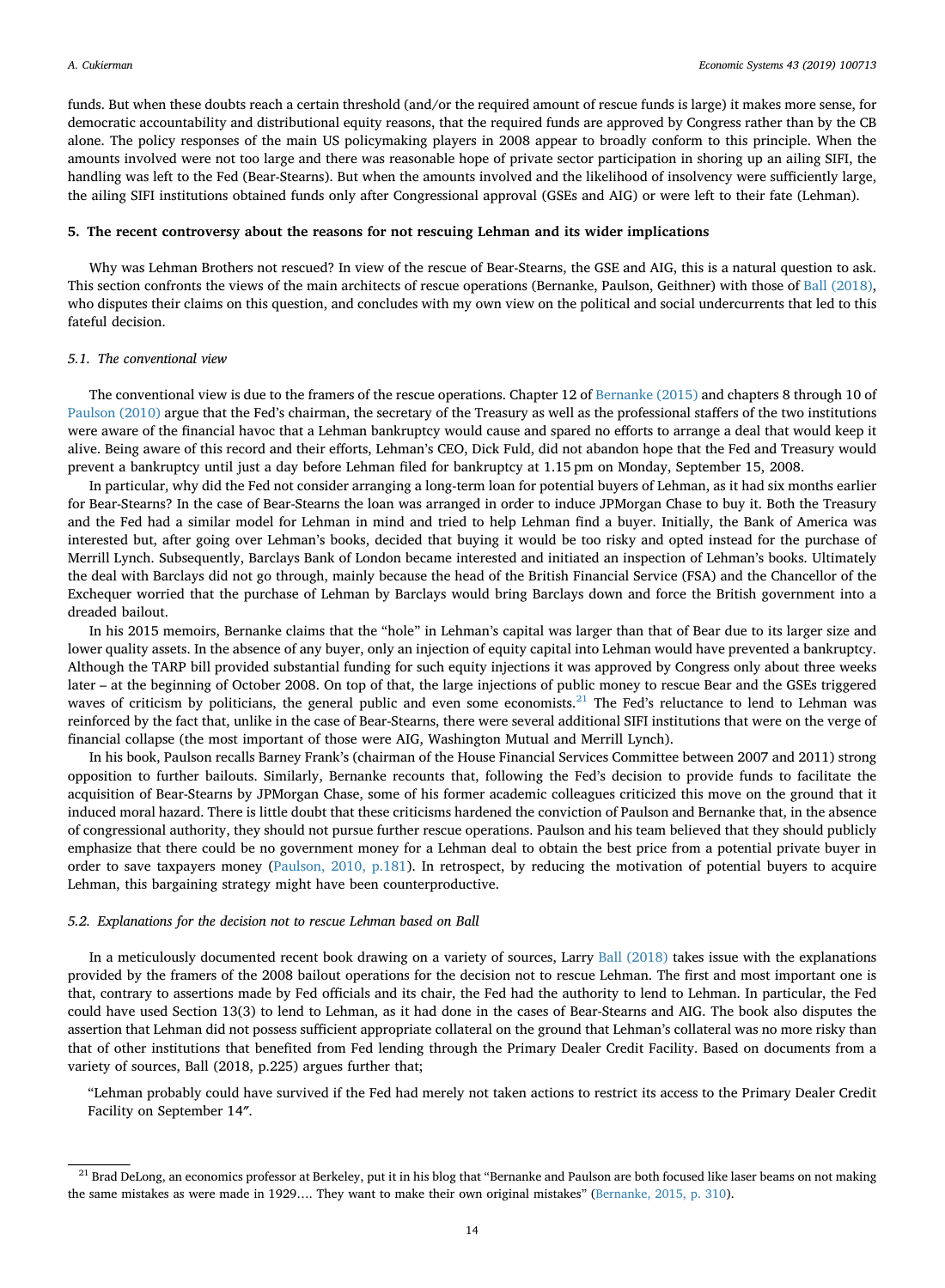Ball's evidence begs a basic question about the real-time reasons that led the framers of the rescue operations to provide liquidity to other SIFI and not to Lehman. In a captivating summary section on "Explaining the Lehman Decision", Ball provides two answers. First, the 2008 rescue operations produced virulent bipartisan criticism from politicians, economists, the media and the American public. All three rescue framers, including the personally authoritarian Treasury secretary, ultimately felt the weight of these criticisms was too heavy. One of many well-documented quotes supporting this view is from [Geithner \(2014, p.175](#page-19-2)), who writes;

"The reaction to Fannie and Freddie quickly made the backlash over Bear look mild, Senator Bunning, who had said the Bear deal's assault on free enterprise made him feel like he lived in France, now said he felt he lived in China. Senator Obama and the Republican presidential nominee, John McCain, both expressed outrage about public rescues of private firms…"

Second, just prior to the decision not to rescue Lehman, the three framers apparently underestimated the severity of the market reaction to this decision. Although the evidence supporting this view is not as abundant as the evidence backing the preceding explanation, it suffices to cast doubt on the post-Lehman claim of the framers that they had anticipated the severity of this reaction but felt there was nothing more they could do. For example, in his memoir, [Paulson \(2010, p.187](#page-19-1)) describes a September 12 meeting with Bernanke in which Bernanke says: "*We can only hope that if Lehman goes, the market will have sufficient time to prepare for it".*

# *5.3. An assessment of the conflicting views about the Lehman decision*

Although there are non-negligible differences concerning the interpretation of events and motives leading to the decision not to rescue Lehman between the framers of this decision and Ball's (2018) interpretation, the gap is not as wide as may appear at first sight. Most importantly, like Ball, the memoirs of all three framers [\(Paulson, 2010](#page-19-1); [Geithner, 2014;](#page-19-2) [Bernanke, 2015](#page-19-0)) explicitly acknowledge the sustained and widespread criticism their rescue operations encountered as such operations became more important and frequent. Some passages in their memoirs and related sources leave little doubt, in line with what is argued by Ball, that this criticism eventually affected their decisions.

In my view, the main difference between the ex post explanations of the Lehman decision by its framers and by Ball boils down to two main points. First, the framers give the impression that they had no other option, whereas Ball argues that the Fed **could** have lent to Lehman under Section 13(3). Second, contrary to the assertion of the framers, Ball's documentation supports the view that Lehman's collateral was **no more risky** than the collateral accepted by the Fed in some other 2008 rescue operations.

It is hard to argue with the two preceding, well-documented conclusions and useful to be aware of the discrepancy between these and the ex post interpretations of the framers. However, in a broader sense, the ex post interpretation of the reasons given for the Lehman decision by its framers makes sense within the context of the quickly mounting threats to the viability of major SIFIs during the summer of 2008. By August/September 2008 further substantial decreases in the value of financial assets substantially dented the capital cushions of major financial institutions including the GSEs, AIG, Lehman, Washington Mutual and Merrill Lynch.

These developments, which were largely simultaneous and occurred very quickly, put the Treasury, the Fed and ultimately Congress in a virtual state of siege. It forced them to swiftly and simultaneously address burning problems on several fronts, the most sizable of which were the GSEs with 5 trillion and AIG with 1 trillion in assets. Next in line was Lehman Brothers with a balance sheet of "only" 600 billion. There is little doubt that the gigantic size of the GSEs along with the implicit government guarantee of their solvency implied that their problems should be handled by the Treasury secretary and Congress, as indeed turned out to be the case on September 7 (Section [4](#page-11-0)). Even before the rescue of the GSEs it was probably clear to the three framers that, in view of the (not quite unjustified given real-time information) public criticisms they would not be able to rescue all three institutions without the backing of Congress. Given that one of the institutions had to go, there was some logic in settling on the smallest of the three, that is, on Lehman.

Be that as it may, following the rescue of the GSEs, public outrage at rescue operations went overboard, as suggested by the quote from Geithner's memoir in the previous subsection, making it almost impossible politically to consider a bailout for Lehman just one week later.<sup>[22](#page-14-0)</sup> This is probably one reason for Paulson's pre-Lehman insistence on conditioning public help to both Lehman and AIG on finding a private buyer. A similar motive partially explains the fact that the Fed willingly accepted Paulson's involvement in emergency lending decisions in spite of the fact that only the Fed was endowed with the formal authority to make such decisions. The Fed and its chair clearly sought to broaden the scope of responsibility for the, unprecedented at the time, quasi-fiscal operations that it had initiated. $^{23}$ 

However, once the scope of the panic triggered by Lehman's downfall started to become apparent on September 16, both Paulson and Bernanke quickly reversed their positions on private participation and directed their joint efforts to convince Congress to pass the TARP package. Although this task was not easy, it would have been inconceivable had not the immediate post-Lehman panic silenced much of the pre-Lehman criticism of rescue operations. A major beneficiary of this development was AIG, which befitted from liquidity injections of almost 200 billion dollars.

<span id="page-14-0"></span><sup>22</sup> Quoting various sources, [Ball \(2018, p.212\)](#page-19-3) reports that in a September 11 conference call with Bernanke and Geithner, Paulson said: *"I emphasized that there would be no public assistance for a Lehman bailout".*

<span id="page-14-1"></span> $^{23}$  Interestingly, the 2010 Dodd-Frank act now requires the formal approval of the Treasury secretary of emergency lending by the Fed under Section 13(3).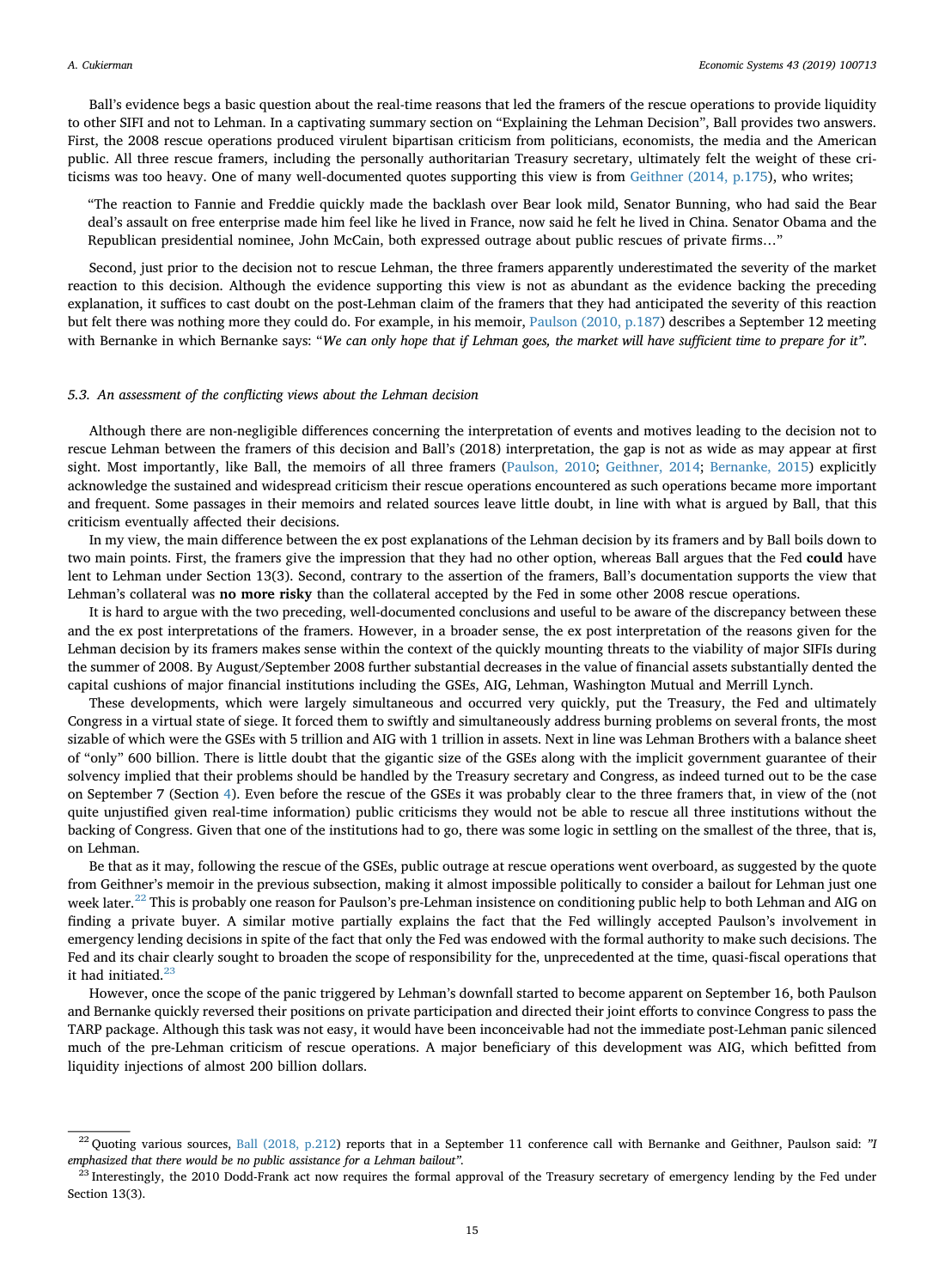#### *5.4. Aftermath, counterfactuals and a policy lesson*

Although it realized the gravity of the situation, Congress, which has the ultimate authority to approve sizable bailouts, was not able to move as quickly as the Fed. As a consequence, the TARP legislation, which empowers the US government to purchase legacy assets and equity from financial institutions to strengthen the financial sector, was signed into law only on October 3, 2008.

Notable victims of this state of affairs were Lehman and the world's financial systems. This prompts one to ask the following questions: 1. Had the TARP legislation been in place prior to the emergence of Lehman's problems, would it have been rescued? 2. Had the Fed known in advance the havoc on the financial markets induced by Lehman's collapse, would it have rescued it even in the absence of the TARP legislation?

I believe the answer to the first question is clearly positive, while the answer to the second is less clear-cut for the following reason. Even if the Fed possessed the authority to rescue Lehman at the time, the fact that the next in line for rescue was the almost twice as large AIG pushed the Fed's highly professional but non-elected bureaucracy too far into the fiscal arena.<sup>[24](#page-15-1)</sup> The highly unusual and unexpected event of 2008 along with Section 13(3), which was inherited from the Great Depression, left the determination of how much is "too far" to the Fed and its chair.

An important policy lesson from these dramatic events is that the advanced delegation of bailout authority up to a certain ceiling and subject to appropriate penalties to CEOs of failing SIFI may be desirable. In times of impending panics, the existence of a fiscally preapproved bailout fund that can be quickly deployed has two advantages. First, by reducing the level of bailout uncertainty, it helps mitigate the fears of financial markets. Second, the knowledge that there is ultimate fiscal coverage makes policymakers at the CB more willing to extend interim funds to ailing SIFI institutions. Thus, prior to the existence of the TARP legislation, the Fed decided not to lend any funds to Lehman. But after the legislation passed the Fed did lend substantial amounts to AIG in order to provide temporary liquidity until the more slowly moving TARP funds could be allocated. The knowledge that there is ultimate fiscal backing raised the willingness of the CB to be more lenient in the provision of its swiftly deployable funds.

# <span id="page-15-0"></span>**6. The impact of bailout uncertainty following Lehman's collapse: A theoretical perspective**

Lehman's downfall transformed a simmering financial crisis into an open worldwide financial panic. This prompts a question about the mechanism(s) that triggered such a violent reaction from the US financial community. This subsection argues that an important mechanism is the increase in bailout uncertainty triggered by the decision to let Lehman fail against the background of previous numerous bailouts of SIFI.

Using Gilboa and Schmeidler's (1989) multiple priors framework, [Cukierman and Izhakian \(2015\)](#page-19-22) (CI in the sequel) model the increase in this (Knightian) uncertainty about the probability P of bailouts as a downward expansion of the set of such prior probabilities[.25](#page-15-2) The main idea is illustrated by means of an example in [Fig. 10.](#page-16-0) Prior to the Lehman event, market participants believed that the probability P had a non-zero mass only in the [0.4, 0.6] range. After this event the set of multiple priors with positive mass expanded downward to (say) the [0.1, 0.6] range.<sup>[26](#page-15-3)</sup> More heuristically, market participants became *probabilistically aware* of bailout probabilities in the [0.1, 0.4) range to which they had attributed zero mass prior to Lehman's downfall. Based on a set of axioms similar to those postulated by Von Neumann-Morgenstern to derive the expected utility theorem, [Gilboa and Schmeidler](#page-19-23) [\(1989\)](#page-19-23) show that, when faced with multiple priors, rational individuals would choose the best action against the worst possible distribution (the maxmin criterion). Continuing the preceding illustration, this means, within the CI framework, that prior to the Lehman event creditors maximized expected utility as if the bailout probability were 0.4, and after it, as if it were 0.1.

CI explore the implications of such a change within a 3 sector general equilibrium model of the financial system with risk-averse agents and show that it leads to a general contraction of banking credit, a general increase in borrowing rates, and in extreme cases to total credit arrest. The sectors are lenders (pension, mutual and hedge funds), financial intermediaries (banks) and borrowers (firms and households). The broad intuition of this result follows. As lenders become aware of lower bailout probabilities, they increase the proportion of their portfolio in safe government securities at the expense of short-term risky loans to financial intermediaries. The reduction in funds available to intermediaries leads to an increase in interest rates and the restriction of credit to borrowers by the intermediaries.

For the first two years or so following the Lehman event, this mechanism appears to provide a first order explanation for the dramatic post-Lehman decrease in banking credit. But, as can be seen from [Fig. 4,](#page-6-0) the sluggishness in net banking credit expansion lasted at least until 2013. As time went by, the following, persistence creating, mechanisms became more prominent: First was the need of banks to rebuild their equity positions, which had deteriorated during 2007/8. Second, by lowering the values of assets of households and businesses, the crisis reduced the value of acceptable (to banks) collateral assets.

Finally, the toughening of banking regulation through the 2010 Dodd-Frank Act and related channels reduced banks' incentives to expand credit. Important features of this process are: (i) the imposition of higher capital requirements (CAR) and liquidity coverage

<span id="page-15-2"></span><span id="page-15-1"></span><sup>&</sup>lt;sup>24</sup> Admittedly, the Fed was originally created to act as a lender of last resort ([Meltzer, 2003;](#page-19-24) [Bernanke, 2013;](#page-19-25) [Rotemberg, 2013](#page-19-26)). But the magnitude and fiscal risks of rescuing Lehman were viewed by the Fed's top officials at the time as excessive in the absence of congressional approval.  $^{25}$  [Knight \(1921\)](#page-19-27) and [Hansen and Sargent \(2008\)](#page-19-28) use the idea of multiple priors to explore the consequences of parameter uncertainty for the behavior of the economy.

<span id="page-15-3"></span> $^{26}$  The probability masses have been drawn as uniform for simplicity. Any two probability masses over P such that the minimal value of the post-Lehman support is lower than its counterpart in the pre-Lehman period can be used to convey the general idea of the figure.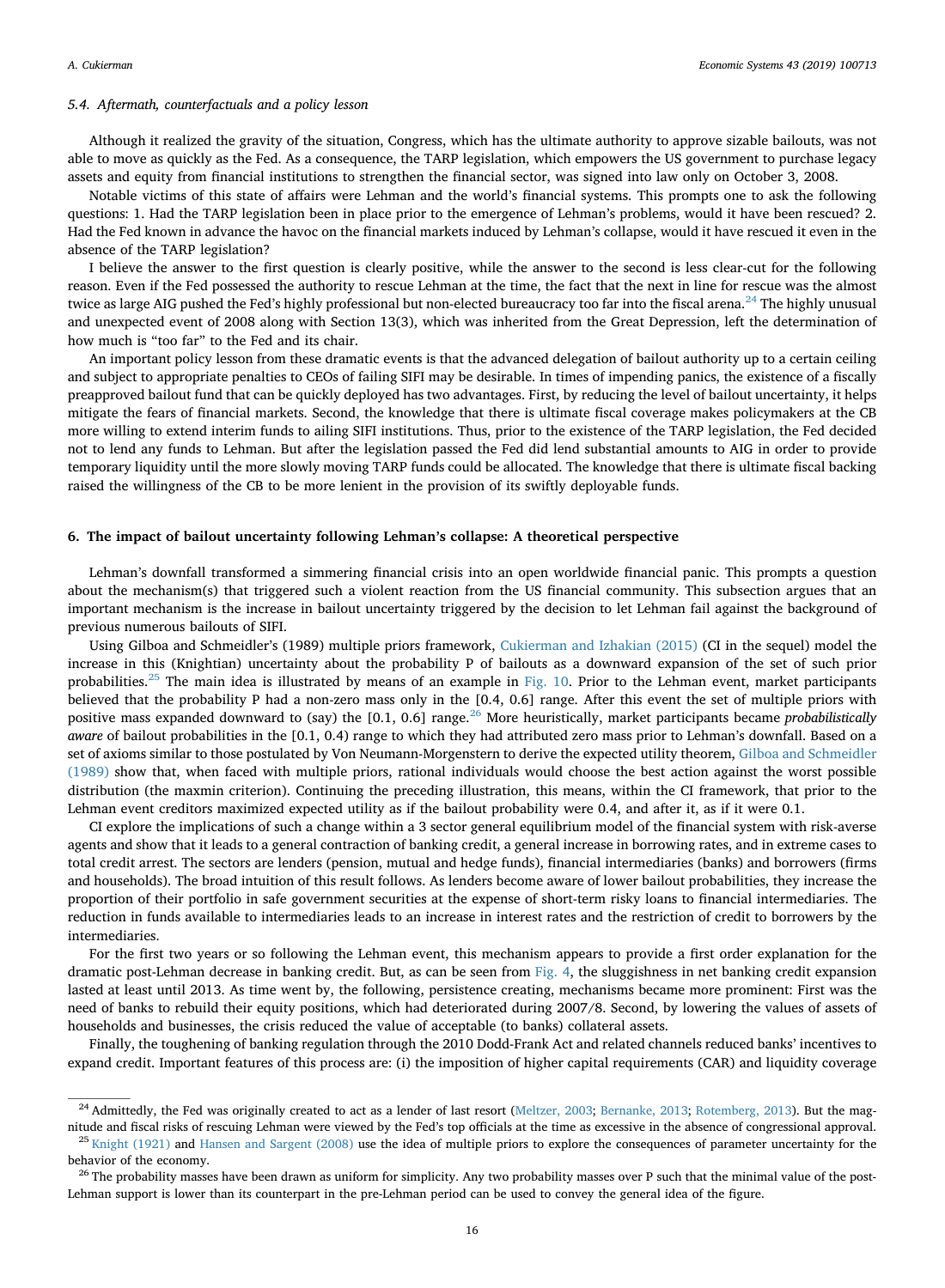<span id="page-16-0"></span>

**Fig. 10.** Example of a downward expansion of the set of multiple priors bailout probabilities.

ratios under Basel III since 2010, (ii) Even higher CAR, to be phased in gradually, for SIFI. Although the increase in CAR on SIFI is being phased in gradually, the advance announcement of such future measures impacted banks' decisions before the actual regulation became effective. The effect of the Basel III net stable funding ratios to be gradually imposed on large banks in the future was similar.<sup>[27](#page-16-1)</sup> Stress tests and the imposition of limits on the ability of banks to move securitized assets off balance sheets also contributed to the credit slowdown.<sup>28</sup> In addition, by starting to pay IOER, the Fed effectively transformed the pre-crisis corridor system into a floor system, substantially weakening the link between excess reserves on one hand and credit cum deposits on the other.<sup>[29](#page-16-3)</sup>

Thus, beyond its immediate impact, the financial crisis induced longer term processes through reduction in the values of assets, tougher regulation and payment of IOER. These processes increased the persistence of the credit slowdown beyond the increased awareness to low bailout probabilities triggered by Lehman's collapse.<sup>[30](#page-16-4)</sup> It is nonetheless likely that this increased awareness left some longer term cautionary memories in the mind of many financial market participants. The panic and trauma that seized financial markets following Lehman's bankruptcy filing is likely to be remembered for a long time. This is reminiscent of post-traumatic stress disorder (PTSD) – well-known in the psychology literature. PTSD is an anxiety disorder that may develop when a person encounters an unexpected extreme traumatic stressor such as war, personal assault, confinement or a severe car accident ([Javidi and Yadollahie,](#page-19-29) [2012\)](#page-19-29).

[Fig. 3](#page-4-0) shows that, although net new issues of bonds picked up to some extent over 2016 and 2017, they were still substantially below their pre-crisis levels almost ten years after the start of the crisis. This might be due to the memories of the traumatic days following Lehman's collapse.<sup>[31](#page-16-5)</sup> It might also reflect the uncertainty and incompleteness of the post-crisis regulatory reforms.

<span id="page-16-1"></span><sup>&</sup>lt;sup>27</sup> The net stable funding ratio is defined as the ratio of appropriately weighted long-term (stable) assets of a bank to its long-term (stable) liabilities. Basel III regulations require this ratio to be at least 100%.

<span id="page-16-2"></span><sup>&</sup>lt;sup>28</sup> Moving assets off balance sheet means that a bank creates a legal entity that is separate from the bank and moves some of its assets and liabilities to the balance sheet of this separate entity. Although the assets and liabilities that have been moved no longer appear on the bank's balance sheet there is still a legal connection between the bank and the subsidiary entity it has created.

<span id="page-16-3"></span> $^{29}$  The mechanism responsible for this outcome is elaborated in Subsection [2.2.](#page-3-2) Similarly, [Cukierman \(2018\)](#page-19-7) documents a roughly fifty percent permanent decrease in the traditional money multiplier.

<span id="page-16-4"></span> $30$  One day after this collapse, Reserve Primary Fund, the oldest money fund, broke the buck when its shares fell to 97 cents after writing off debt issued by Lehman Brothers.

<span id="page-16-5"></span><sup>&</sup>lt;sup>31</sup> Interestingly, the PTSD concept has a conceptual counterpart in modern decision theory. The multiple priors framework implies that an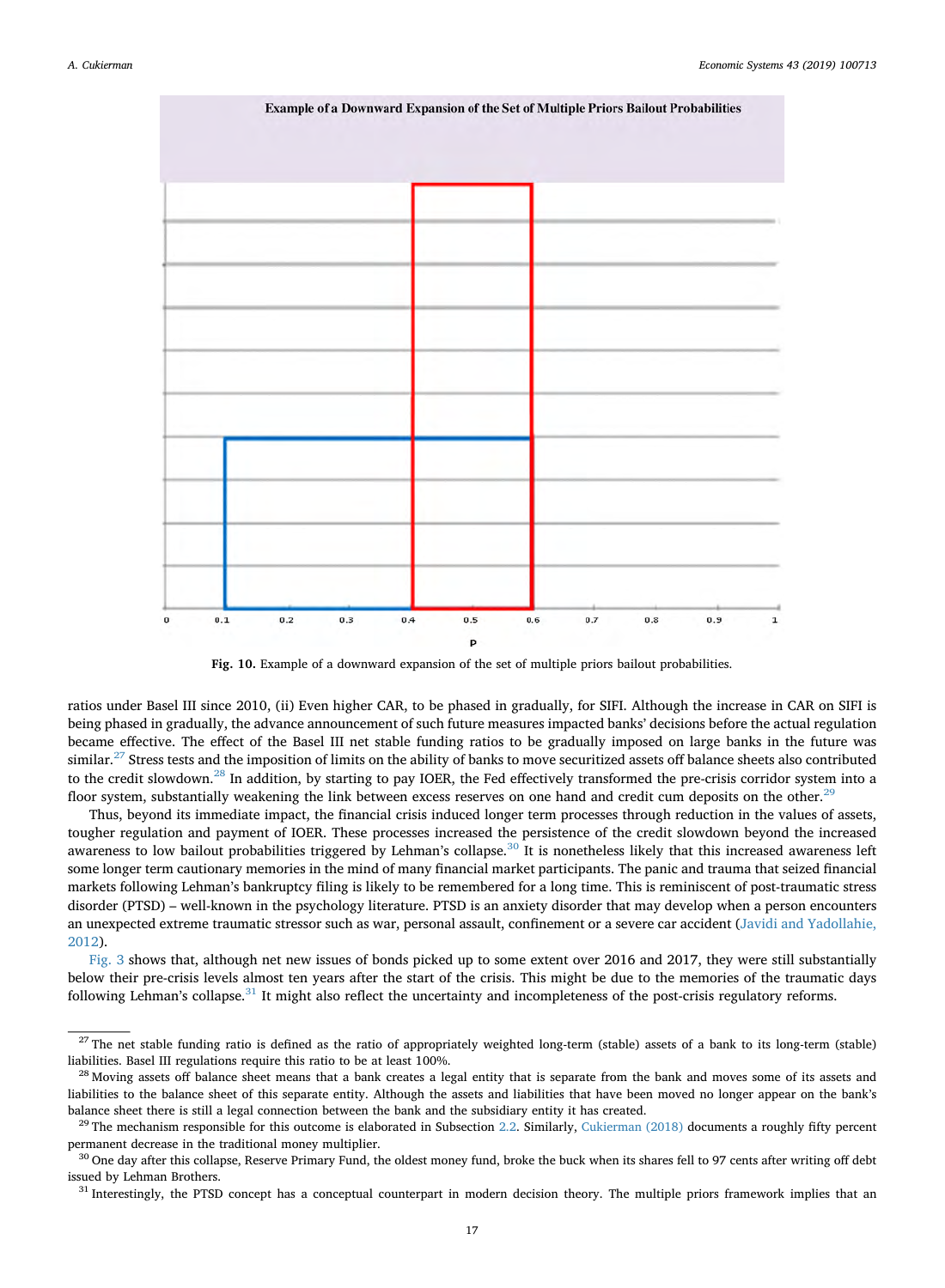# <span id="page-17-0"></span>**7. Brief summary and a look ahead**

Although they both contributed to it, the crisis took most policymakers and financial market participants by surprise. With bitter memories from the policy mistakes of the Great Depression, the Fed's chairman and the FOMC initially reacted in line with (a modified) [Bagehot \(1873\)](#page-19-20) principle that, in such situations, the central bank should act as a lender of last resort.<sup>32</sup> Those policy actions most likely delayed the realization of an open financial crisis from the second half of 2007 to mid-2008. But as suspicions about the solvency of important financial institutions gradually mounted – triggering an increasing string of rescue operations and public criticisms – the Fed and the Treasury reached what they perceived as the politically acceptable and legal limits of what they could do without the approval of Congress. In late summer 2008 Paulson managed to convince Congress to bail out the GSEs. However, this did not suffice because Lehman Brothers, AIG and Merrill-Lynch were already on the verge of collapse at that time. Since it was in somewhat better shape, Merrill was bought by the Bank of America, but no quick buyer could be found for the former substantially larger financial institutions. $33$ 

At that juncture, there were strong pronouncements from both Congress and academic economists against further bailouts.<sup>[34](#page-17-3)</sup> In the absence of Congressional approval for further bailout money, Lehman was not rescued. Both Bernanke and Paulson report in their memoirs that they had feared a major financial panic would be unleashed by letting a SIFI like Lehman fail. In retrospect it appears that the financial panic following Lehman's bankruptcy filing on September 15, 2008 was stronger than they had expected. [Ball](#page-19-3) [\(2018\)](#page-19-3) even claims that just prior to letting Lehman sink they had seriously underestimated the impact of this event.<sup>35</sup> Ironically, the violence of the financial disruptions following this event provided Paulson and Bernanke with strong evidence backing their request from Congress for a further large discretionary rescue package. In spite of this, Congress initially rejected their proposal but finally approved an amended version known as TARP on October 3 2008.

The paper argues that, by triggering an increase in both bailout uncertainty and the aversion to this uncertainty, Lehman's bankruptcy transformed a simmering crisis into a major open financial panic. This magnified the credit arrest that had started at the beginning of 2008. If TARP had already existed at the beginning of September 2008, some of its funds could have been used to facilitate a Lehman's take-over by another financial firm. This might have prevented Lehman's downfall, restraining the additional financial market disruptions caused by the post-Lehman panic. One lesson from this episode is that the ability to swiftly commit fiscal funds in major emergency situations may help reduce the likelihood of impending financial panic.

Part of the increase in bailout uncertainty gradually receded after the disbursement of TARP funds to bail out AIG and other financial institutions. However, the increased aversion to this uncertainty most likely persisted for a longer period of time. Highly visible adverse public events, such as Lehman's collapse, are likely to raise uncertainty aversion to those events for a sustained period of time.<sup>[36](#page-17-5)</sup>

Since it is rooted in a basic tradeoff between the short-run financial disruptions caused by letting a SIFI institution fail and longterm moral hazard problems, bailout uncertainty is unlikely to disappear even after substantial regulatory reforms. Differences of opinion about the relative costs of the two "bads" between legislators along with changing circumstances will continue to feed this uncertainty and the aversion to it in the future. For example, in spite of the dramatic disruptions experienced after Lehman's collapse, European governments decided in summer 2011 that in the second Greek bailout holders of Greek bonds should take some losses. This decision led to wider tensions in European bond markets by raising rates on ten year Spanish and Italian sovereign bonds.<sup>[37](#page-17-6)</sup> Clearly, how to best resolve the tension between the prevention of impending financial panics and long-term moral hazard is an open

<span id="page-17-1"></span> $32$  As a disciple of [Friedman and Schwartz \(1963\)](#page-19-32), Bernanke was determined not to repeat the mistakes of the Fed during the Great Depression.

<span id="page-17-2"></span><sup>33</sup> Merrill-Lynch was bought by the Bank of America at the last moment on Sunday Sep 14 about 12 hours before Lehman filed for bankruptcy in the night between Sunday and Monday.

<span id="page-17-3"></span><sup>34</sup> The opposition of the public and major financial newspapers to bailouts due to moral hazard problems is discussed in [Bernanke \(2015, pp. 260/](#page-19-0) [61](#page-19-0)). Bernanke (op. cit., pp. 243/4) reports that at the August 2008 Jackson Hole meeting Willem Buiter argued that letting a big financial firm fail would be good for the financial system.

<span id="page-17-4"></span> $35$  The fact that even ten years after the Lehman event there are still serious disagreements about the reasons for not rescuing Lehman underscores the abnormally high levels of uncertainty and doubts faced by policymakers in September 2008.

<sup>(</sup>*footnote continued)*

expansion of the set of priors can occur either because bailout uncertainty has increased, because individual aversion to this uncertainty has increased, or because of a combination of both factors, implying that attitudes also matter. In particular, suppose two individuals share the same subjective information, i.e., they both believe the same set of bailout probabilities are possible. Then modern decision theory implies that the set of multiple priors of the less uncertainty-averse individual is a subset of the set of multiple priors of the more uncertainty-averse individual (Theorem 17-(ii) in [Ghirardato and Marinacci, 2002,](#page-19-30) and [Klibanoff et al., 2005,p.1872\)](#page-19-31). In terms of the example in [Fig. 10](#page-16-0), this implies that, even if beliefs about the likelihood of bailout are back at their pre-Lehman level, the downward expansion in the set of bailout priors may persist only because of a persistent increase in aversion to this uncertainty.

<span id="page-17-5"></span><sup>&</sup>lt;sup>36</sup> An example from a completely different area provides an illustration of this claim. According to the Non-Life Insurance Rating Organization of Japan, the stricken Fukushima prefecture, bearing the brunt of the huge earthquake and tsunami that devastated the region at the beginning of 2011, saw the rates of new earthquake insurance coverage increase almost threefold in the aftermath of the earthquake (Majirox news, August 24, 2011). Provided this event did not appreciably change the beliefs of individuals about the objective probability distribution of such events this evidence is consistent with the view that, following the trauma caused by the tsunami, the aversion to uncertainty about tsunamis has increased. The analogy to the Lehman event should be self-explanatory.

<span id="page-17-6"></span> $37$  Empirical evidence in [Mink and de Haan \(2013\)](#page-19-33) suggests that markets considered news about bailouts to be a signal of European governments' willingness to use public funds to combat the financial crisis.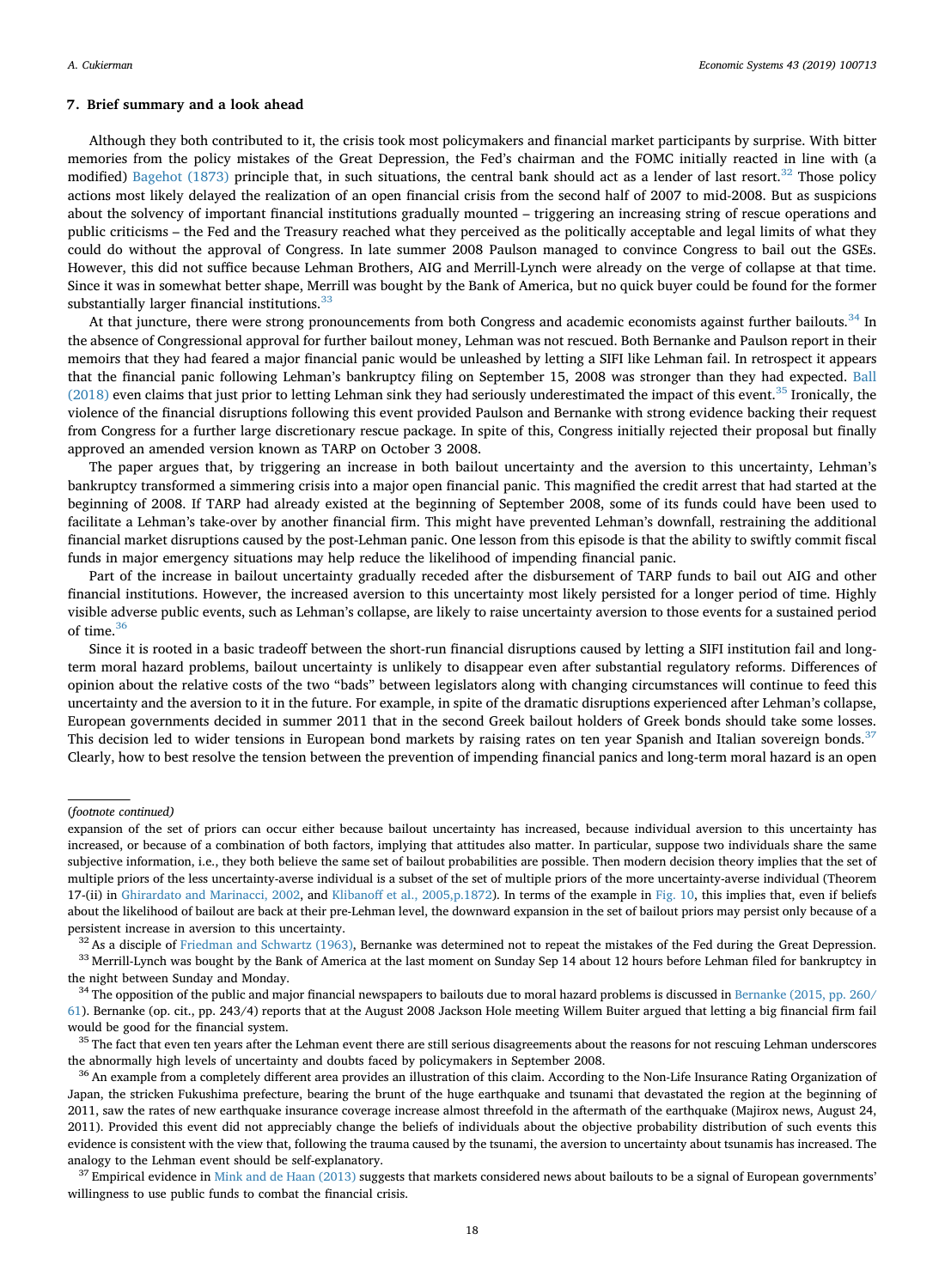issue awaiting additional solutions.

Another source of future uncertainties concerns the fate of regulatory reform. The comprehensive 2010 Dodd-Frank Act that was designed to handle previously neglected systemic risks and efficiently dispose of ailing SIFIs is encountering opposition from the financial community as well as the Trump administration.

Following Lehman's demise, the Fed engaged in LSAP. Those operations were initially aimed at shoring up the financial system. After a while, their focus shifted to stimulation of the economy through direct purchases of long-term private and at times risky securities within a ZLB environment.<sup>[38](#page-18-0)</sup> Once the economic recovery gathered sufficient momentum the Fed started to roll back expansionary monetary policies by gradually raising the discount rate, as well as the IOER, since late 2015.

But, as of March 2018, the monetary base was still about four times its pre-crisis level and correspondingly banks' reserves were extremely high. This reflected the Fed's tendency to reduce the base by attrition, implying (May 2018) that the base will continue to be abnormally high for quite a while.<sup>[39](#page-18-1)</sup> As a result, US monetary policy will have to operate in an environment in which reserves do not constitute an effective constraint on banks for the foreseeable future.<sup>[40](#page-18-2)</sup> The root causes of the crisis were sown over at least ten years prior to the crisis due to various reasons including political meddling, financial innovations designed to avoid regulation, regulatory forbearance and excessive credit growth. But once the financial crisis reached an acute stage, the Fed shifted the bulk of its policy instruments away from inflation targeting to financial stability in spite of the fact that over the preceding twenty years inflation targeting became the accepted norm for CB policy. Along with a gradual return to inflation targeting since 2016, this shows that, under good professional management, the CB is able to adjust its procedures in order to deal with the major problem of the day.

The global financial crisis, along with a persistent downward trend in long-term interest rates, alerted monetary policymakers of developed economies to the limitations imposed by the ZLB when excessively low economic activity and inflation required negative policy rates.<sup>[41](#page-18-3)</sup> The current (2018) view among policymakers is that the ZLB is more likely to constrain effective monetary policy in the future than in the past. The ZLB, or the effective lower bound, is grounded in existing monetary institutions and is definitely not god given. It is a consequence of the fact that, when the interest paid on deposits is sufficiently negative, individuals rush to convert deposits into cash. Recent literature proposes a number of alternative devices that would eliminate the ZLB constraint. One that appears attractive and currently the most feasible is to let the rate of exchange between currency and deposits float. As the use of electronic money becomes more widespread, central banks could achieve the same objective by paying or charging the same (negative at times) interest on regular and electronic deposits.  $42$ 

The dilemma raised by the tradeoff between moral hazard and CB emergency lending against poor collateral during financial crises is unlikely to go away in the future. In a recent book, Mervyn [King \(2016](#page-19-34), chapter 7) proposes the following flexibilization of the old 100 percent reserve banking idea for the amelioration of this tradeoff: During non-crisis times, each bank (including shadow banks) would decide how much of its relevant assets it would position for examination by the CB as collateral for possible emergency lending during crisis times. The CB would then determine and commit to the haircut on each type of asset pledged for this purpose by the private bank. Fully liquid assets like reserves at the CB would have a zero haircut, while high haircuts would be applied to illiquid assets such as long-term loans. The effective liquid assets of the private bank would then be calculated as the sum total of assets net of haircuts pledged for that purpose by the private bank.<sup>[43](#page-18-5)</sup> Each bank would eventually be subject to a constraint stipulating that the total of its short-term deposits and other short-term liabilities is bounded from above by total effective liquid assets.

King proposes to phase this proposal in gradually and notes that, given the high level of reserves and the experience accumulated during the crisis, now is a good time for its implementation. The proposal has several advantages. First, subject to the overall constraint that liquid liabilities should not exceed effective liquid assets, it leaves the flexibility to determine the magnitude and structure of the pledged collateral to the individual bank. Second, CB haircuts are determined ex ante taking into consideration both normal and crisis times. This, along with the overall constraint, reduces the incentive of banks to finance themselves by short-term liabilities, thereby reducing moral hazard and the odds of a financial crisis. The proposal achieves the same objectives as those of more elaborate schemes such as Basel III and the Dodd-Frank act and is simpler to apply. Finally, it enables the individual bank to determine in advance the amount of effective liquidity it will receive from the CB in case of a crisis rather than wait for the decision of the CB after the realization of a crisis. Although I find the proposal appealing, I would favor an in-depth systematic comparison between other schemes and this proposal prior to its implementation.

#### **Acknowledgements**

I am indebted to an anonymous referee for useful suggestions on the current version. I also benefited from the suggestions of several referees on previous versions and editorial suggestions from Arye Hillman. The usual disclaimer applies. Gabi Gordon

<span id="page-18-0"></span><sup>&</sup>lt;sup>38</sup> [He and Krishnamurthy \(2013\)](#page-19-35) find that injections of equity capital by the Fed were particularly effective in stimulating the economy.

<span id="page-18-1"></span><sup>&</sup>lt;sup>39</sup> In view of the high bank reserves it is likely that the IOER was increased in parallel with the lifting of the discount rate in order to slow down a potential resuscitation of the shrunk money multiplier to avoid an overly quick return of credit expansion and inflation.

<span id="page-18-2"></span> $40$  [Cukierman \(2018\)](#page-19-7) documents a large permanent decrease in the conventional money multiplier upon the start of LSAP and argues that this concept is a poor guide for the impact of monetary policy on the economy in the presence of large excess reserves. This finding is consistent with the Fed's switch from a corridor to a floor system since October 2008. As noted by [Dutkowsky and VanHoose \(2017\),](#page-19-8) this implies that the Fed can unwind its bloated balance sheet without much fear of any substantial effect on bank credit.

<span id="page-18-3"></span><sup>&</sup>lt;sup>41</sup> [Bean et al. \(2015\)](#page-19-36) document the downward trend in long-term safe rates.

<span id="page-18-4"></span> $42$  Detailed proposals appear in [Buiter \(2010\)](#page-19-37), Goodfriend (2016) and [Rogoff \(2016\).](#page-19-38)

<span id="page-18-5"></span><sup>&</sup>lt;sup>43</sup> Obviously the private bank would not be able to use these assets as collateral in other transactions.